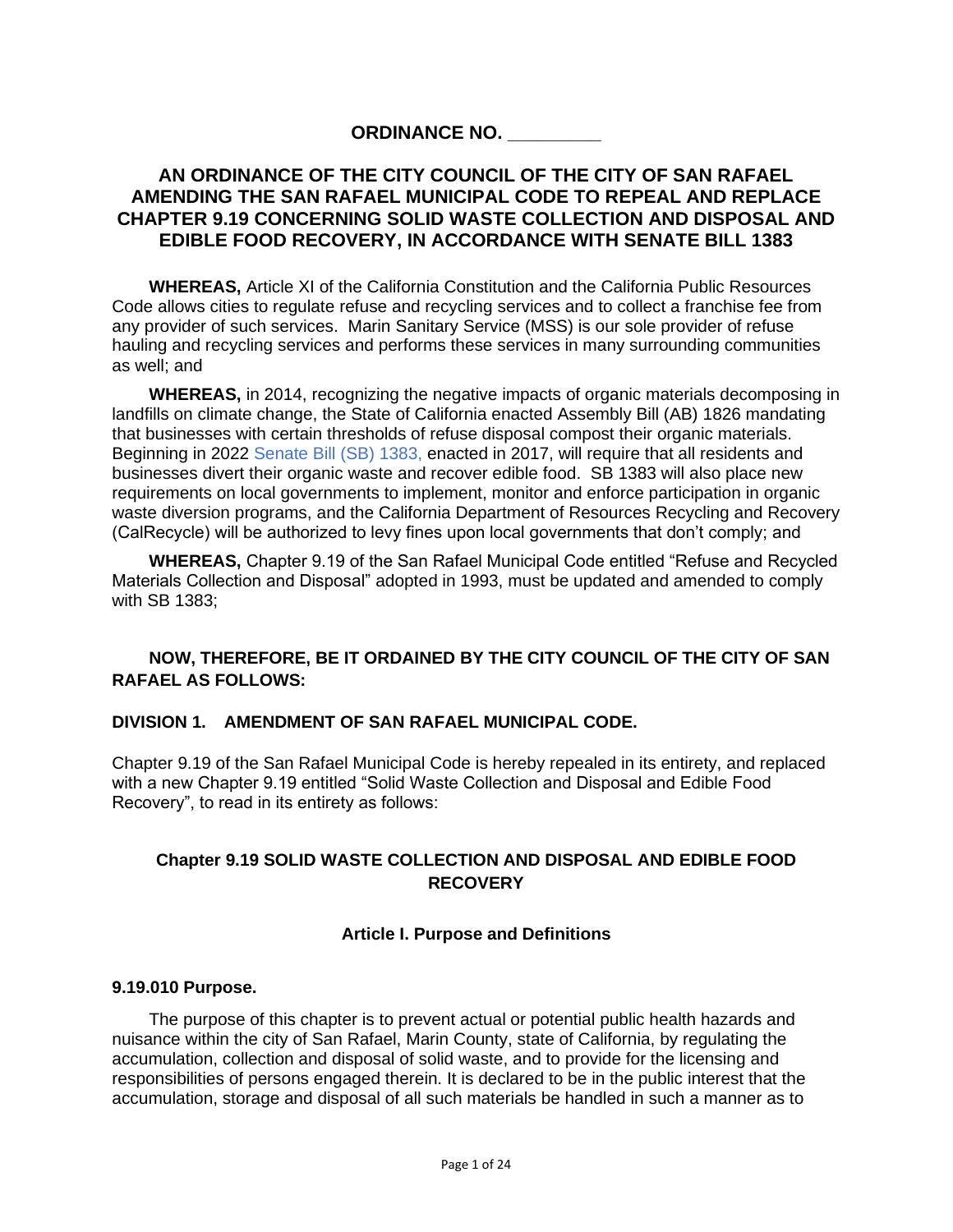prohibit the harboring and breeding of rodents and insects, to reduce pollution of the air caused by burning, fermentation or putrefaction of such materials, to prevent the spread of disease, to reduce the hazards of fire, and to prevent unsightliness resulting in the depreciation of property values and the comfortable enjoyment of life.

### **9.19.020 Intent.**

It is further the intention of the city by this chapter to provide for the source reduction, recycling and resource recovery of solid waste generated within the city to the maximum extent feasible and as required by state law. Therefore, this chapter establishes and includes an approved solid waste collection program for all persons in the city for the purpose of providing for the orderly and regular collection of solid waste.

### **9.19.030 Definitions.**

- A. As used in this chapter:
	- 1. "Act" means the California Integrated Waste Management Act of 1989 (commencing with Section 40000 of the Public Resources Code), as amended by, including but not limited to, the Jobs and Recycling Act of 2011 (AB 341), SB 1016 (Chapter 343, Statutes of 2008 [Wiggins, SB 1016]), the Mandatory Commercial Organics Recycling Act of 2014 (AB 1826), and the Short-Lived Climate Pollutants Bill of 2016 (SB 1383), and as implemented by the regulations of the California Department of Resources Recycling and Recovery ("CalRecycle.").
	- 2. "Authorized collector" means such persons, firms or corporations collecting and delivering for disposal, recycling or processing solid waste (other than solid waste generated by a permitted building project) originating in the city and doing so under a contract or franchise agreement with the city.
	- 3. "Bulky Waste" means large items of solid waste such as appliances (white goods), ewaste (except for universal waste), furniture, tires, carpets, mattresses and similar large items, large auto parts, trees, branches, stumps, and other oversize wastes whose large size precludes or complicates their handling by normal collection, processing, or disposal methods. It does not include abandoned vehicles or household hazardous waste.
	- 4. "CalRecycle approved solid waste facility, operation, activity, or property" means a facility, operation or activity the use of which is deemed to constitute a reduction in landfill disposal in accordance with 14 CCR, Division 7, Chapter 12 for the purposes of this chapter.
	- 5. "CCR" means the California Code of Regulations. CCR references in this Chapter are preceded with a number that refers to the relevant Title of the CCR (e.g., "14 CCR" refers to Title 14 of CCR).
	- 6. "City manager" means the city manager of the city of San Rafael, or their designee, which may include city employees.
	- 7. "Collection" means to take physical possession of solid waste at, and remove from, the place of generation for transport to a solid waste facility or other recovery activity.
	- 8. "Commercial business" or "Commercial" means a firm, partnership, proprietorship, joint-stock company, corporation, or association, whether for-profit or nonprofit, strip mall, industrial facility, or a multi-family dwelling, or as otherwise defined in 14 (CCR)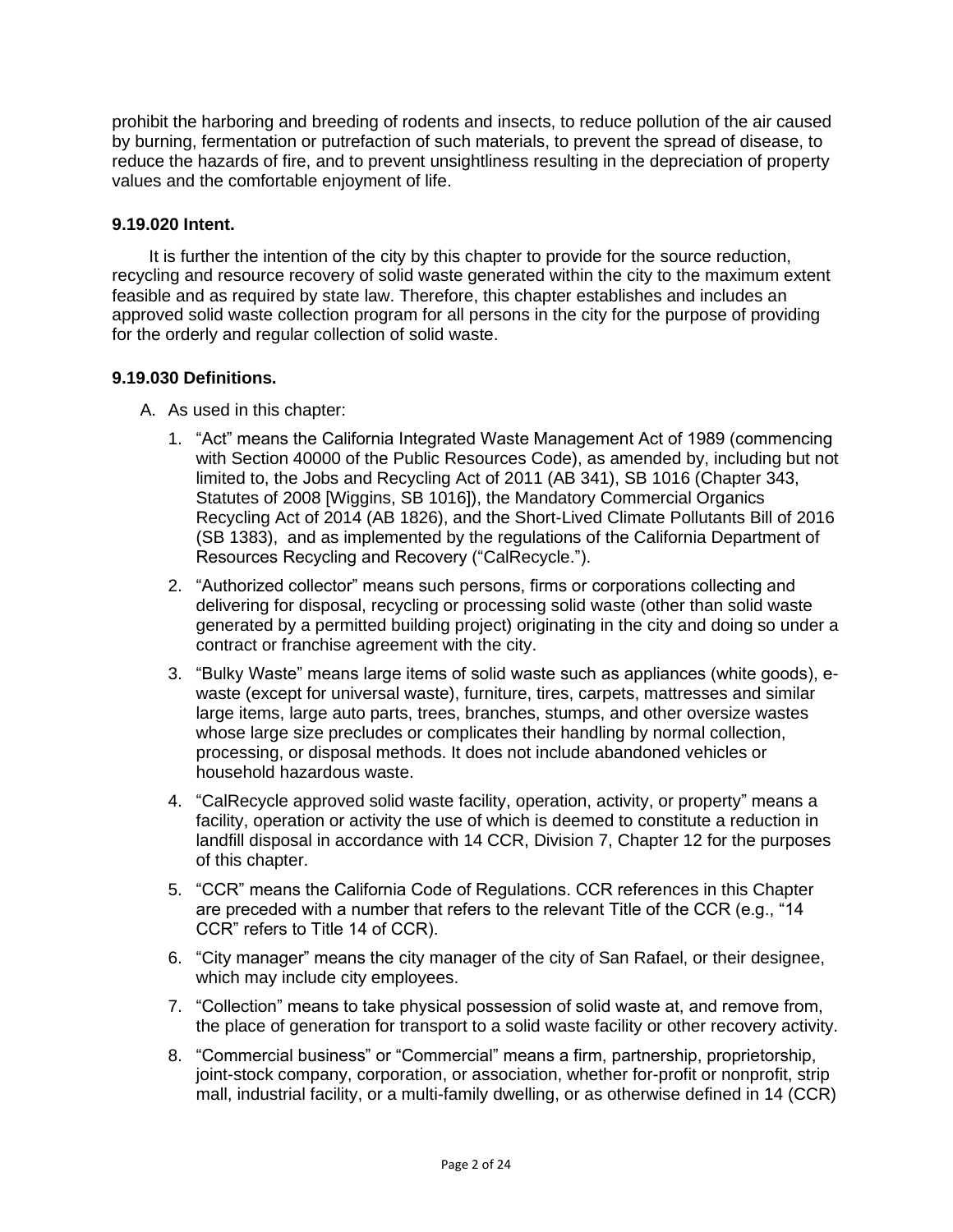Section 18982(a)(6). A multi-family dwelling that consists of (5) or more dwelling units is "Commercial", for the purposes of this Chapter.

- 9. "Commercial Edible Food Generator" means a Tier One or a Tier Two Commercial Edible Food Generator as defined in 14 CCR Section 18982(a)(73) and (a)(74). Food recovery organizations and food recovery services are not commercial edible food generators.
- 10. "Community composting" means any activity that composts green material, agricultural material, food material, and vegetative food material, alone or in combination, and the total amount of feedstock and compost on-site at any one time does not exceed 100 cubic yards and 750 square feet, as specified in 14 CCR Section 17855(a)(4); or, as otherwise defined by 14 CCR Section 18982(a)(8).
- 11. "Composting" means the process of controlled biological decomposition of organic waste.
- 12. "Construction and demolition debris" or "C&D" means used or discarded materials resulting from construction, renovation, remodeling, repair, demolition, excavation or construction clean-up operations on any pavement or structure.
- 13. "Container" or "collection container" means, for the purpose of this Chapter, any bin, box or cart used for the purpose of holding solid waste for collection.
- 14. "Debris box" means any ten (10) to forty (40) cubic yard container, or any compactor provided by a solid waste generator, placed in the public right-of-way, on city property, private property, or elsewhere in the service area, which is procured by a solid waste generator for their use in the collection of their solid waste. Debris boxes are serviced by means of lifting the entire container, including all contents, onto a designated collection vehicle.
- 15. "Designee" means an entity that the city contracts with or otherwise arranges to carry out any of the city's responsibilities of this ordinance as authorized in 14 CCR Section 18981.2. A Designee may be a government entity, a hauler, a private entity, or a combination of those entities.
- 16. "Disposal" means the final disposition of Solid Waste at a solid waste facility permitted for disposal.
- 17. "Diversion" means activities reducing or eliminating the amount of Solid Waste from Solid Waste Disposal, and which return these materials to use in the form of raw materials for new, reused, or reconstituted products, which meet the quality standards necessary for commercial use, or for other purposes of reuse.
- 18. "Dwelling unit" means one (1) or more rooms with internal access between all rooms, which provide complete independent living facilities for at least one (1) family, including provisions for living, sleeping, eating, cooking, bathing, and sanitary facilities.
- 19. "Edible food" means food intended for human consumption, or as otherwise defined in 14 CCR Section 18982(a)(18). For the purposes of this ordinance or as otherwise defined in 14 CCR Section 18982(a)(18), "Edible Food" is not Solid Waste if it is recovered and not discarded. Nothing in this chapter or in 14 CCR, Division 7, Chapter 12 requires or authorizes the Recovery of Edible Food that does not meet the food safety requirements of the California Retail Food Code.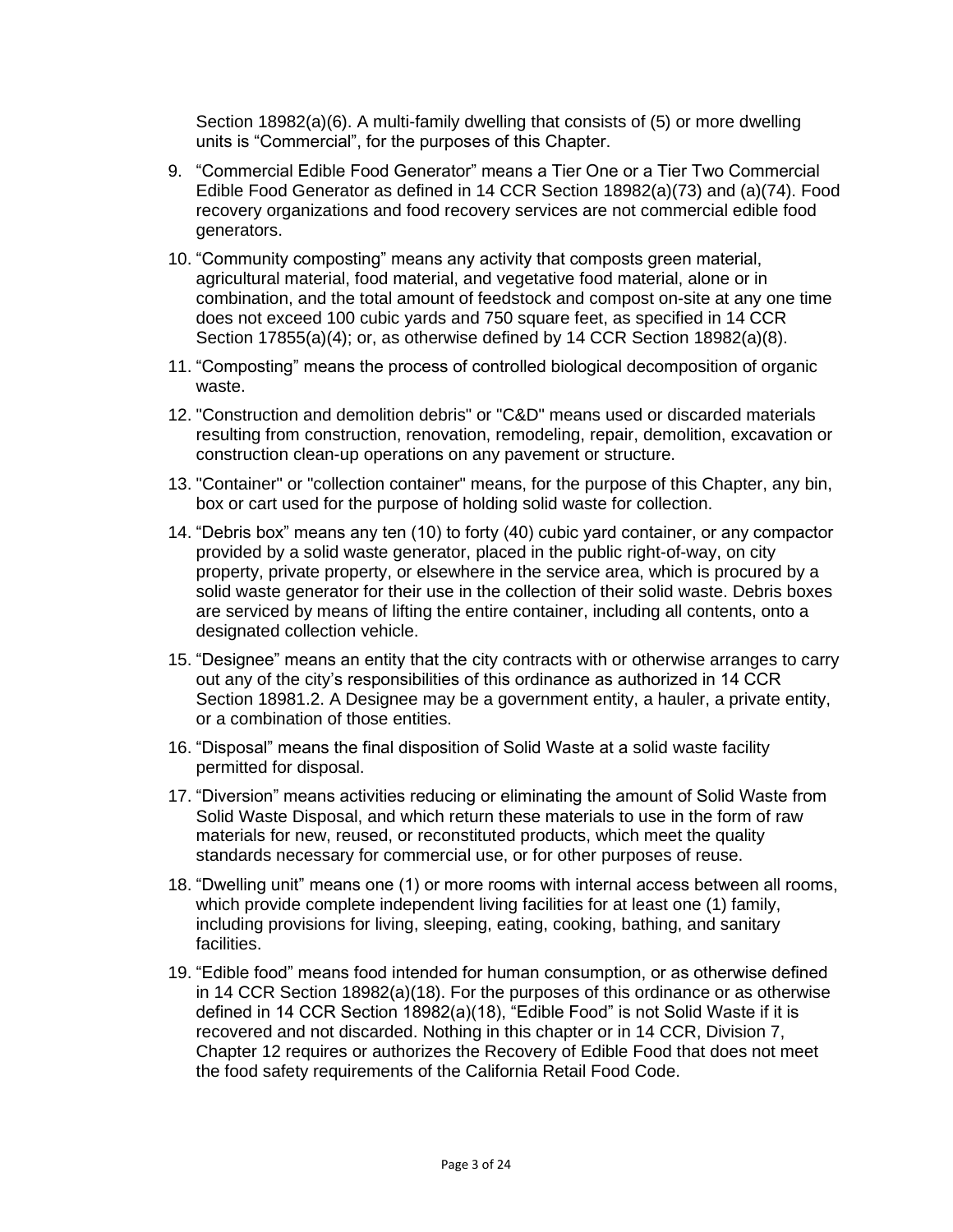- 20. "Enforcement action" means an action of the city to address non- compliance with this ordinance including, but not limited to, issuing administrative notices, citations, fines, penalties, or using other remedies.
- 21. "Enforcement agency" means an entity with the authority to enforce part or all of this chapter as specified herein. Employees and agents of an enforcement agency may carry out inspections and enforcement activities pursuant to this chapter. Nothing in this chapter authorizing an entity to enforce its terms shall require that entity to undertake such enforcement except as agreed to by that entity and the city. The city is an enforcement agency for all Sections of this chapter. The city may choose to additionally delegate enforcement responsibility for certain sections, to other public entities, including the Marin Hazardous and Solid Waste Joint Powers Authority (Zero Waste Marin) and the County of Marin.
- 22. "Exempt waste" means biohazardous or biomedical waste, Hazardous Waste, medical waste, regulated radioactive waste, waste that is volatile, corrosive, or infectious, waste treatment or processing sludge, contaminated soil and dirt, contaminated concrete, contaminated asphalt, automobiles, automobile parts, boats, boat parts, boat trailers, internal combustion engines, lead-acid batteries, any matter or materials which are not acceptable for disposal at a solid waste landfill as defined in the California Integrated Waste Management Act of 1989 and subsequent legislation, and those wastes under the control of the Nuclear Regulatory Commission. , all as further defined in subsection 38 of this section.
- 23. "Food recovery organization" means an entity that engages in the collection or receipt of Edible Food from Commercial Edible Food Generators and distributes that Edible Food to the public for Food Recovery either directly or through other entities or as otherwise defined in 14 CCR Section 18982(a)(25), including, but not limited to:
	- a. A food bank as defined in Section 113783 of the Health and Safety Code;
	- b. A nonprofit charitable organization as defined in Section 113841 of the Health and Safety code; and,
	- c. A nonprofit charitable temporary food facility as defined in Section 113842 of the Health and Safety Code.
- 24. "Food recovery service" means a person or entity that collects and transports Edible Food from a Commercial Edible Food Generator to a Food Recovery Organization or other entities for Food Recovery, or as otherwise defined in 14 CCR Section 18982(a)(26). A Food Recovery Service is not a Commercial Edible Food Generator for the purposes of this chapter and implementation of 14 CCR, Division 7, Chapter 12 pursuant to 14 CCR Section 18982(a)(7).
- 25. "Food waste" means food scraps and trimmings and other putrescible waste that result from food production, preparation, cooking, storage, consumption or handling. Food Waste includes but is not limited to meat, fish and dairy waste, fruit and vegetable waste and grain waste. Food Waste does not include Exempt Waste.
- 26. "Garbage" means all non-recyclable packaging and other waste attributed to normal activities of a premise. Garbage must be generated by and at the service unit wherein the garbage is collected. Garbage does not include recyclable materials, organic materials, debris from construction and demolition, large items, e-waste, universal waste, hazardous waste, household hazardous waste or exempt waste.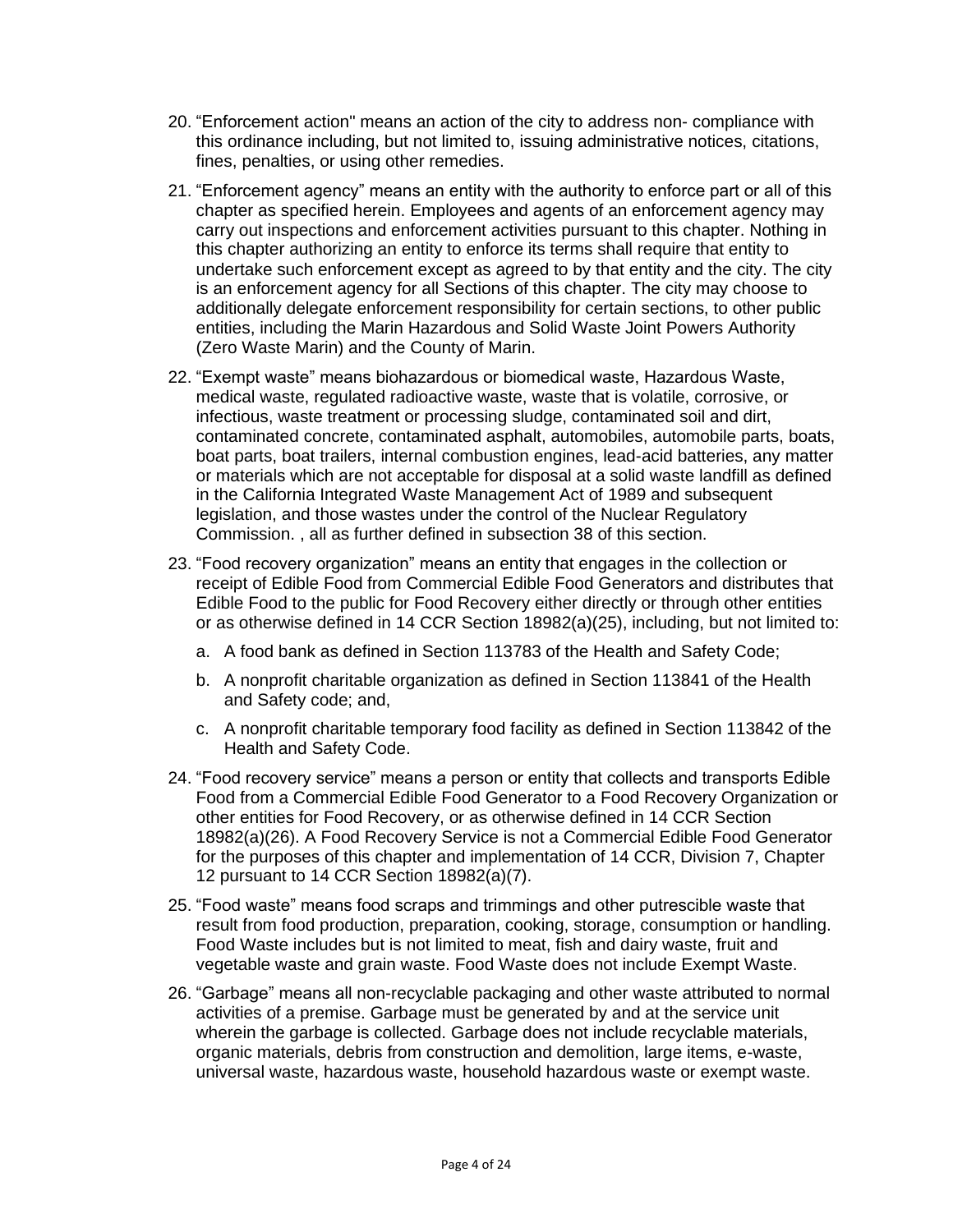- 27. "Garbage container" has the same meaning as "Gray Container" in 14 CCR Section 18982(a)(28) and shall be used for the purpose of storage and collection of Garbage.
- 28. "Generators," for the purpose of this Chapter, means a person or entity, including commercial generators and residential generators, that is responsible for the initial creation of organic materials, or as otherwise defined as "organic waste generator" in 14 CCR Section 18982(a)(48).
- 29. "Health officer" means the health officer of the county, acting as health officer for the city.
- 30. "Inspection" means a site visit where the city, its designee or Enforcement agency, reviews records, containers, and an entity's collection, handling, recycling, or disposal of solid waste or edible food handling to determine if the entity is complying with requirements set forth in this ordinance, or as otherwise defined in 14 CCR Section 18982(a)(35).
- 31. "Organics container" has the same meaning as "Green Container" in 14 CCR Section 18982(a)(29) and shall be used for the purpose of storage and collection of source separated organic materials designated for organic materials processing, including food waste and landscape and pruning waste accepted in the city's organic waste collection program, and other organic materials as determined by the city and authorized collector as acceptable for the organics container. The city and authorized collector shall have the right to promulgate changes to organic material types acceptable for the organics container.
- 32. "Organic material" or "organic waste" means solid wastes containing material originated from living organisms and their metabolic waste products, including but not limited to food waste, green material, landscape and pruning waste, organic textiles and carpets, lumber, wood, paper products, printing and writing paper, manure, biosolids, digestate, and sludges or as otherwise defined in 14 CCR Section 18982(a)(46).
- 33. "Organic material processing facility" means any facility selected by the authorized collector that is approved by the city, or specifically designated by the city, operated and legally permitted for the purpose of receiving and processing organic materials.
- 34. "Person" means any person or persons, firm, association, corporation or other entity acting as principal, agent or officer, servant or employee, for themselves or for any other person, firm or corporation. Person includes employees of the city of San Rafael.
- 35. "Premises" includes a tract or parcel of land with or without habitable buildings or appurtenant structures. (CCR, Section 17225.50) For purposes of this chapter the word premises includes Residential and Commercial uses of the land, whether owned, leased, rented or sub-let, including every dwelling house, dwelling unit, apartment house or multiple-dwelling building, trailer or mobile home park, store, restaurant, rooming house, hotel, motel, office building, department store, manufacturing, processing or assembling shop or plant, warehouse and every other place or premises where any person resides, or any business is carried on or conducted within the city.
- 36. "Prohibited container contaminants" means (1) discarded materials placed in the designated Recyclables container that are not identified as acceptable source separated recyclables for the city's designated recyclables collection container; (2)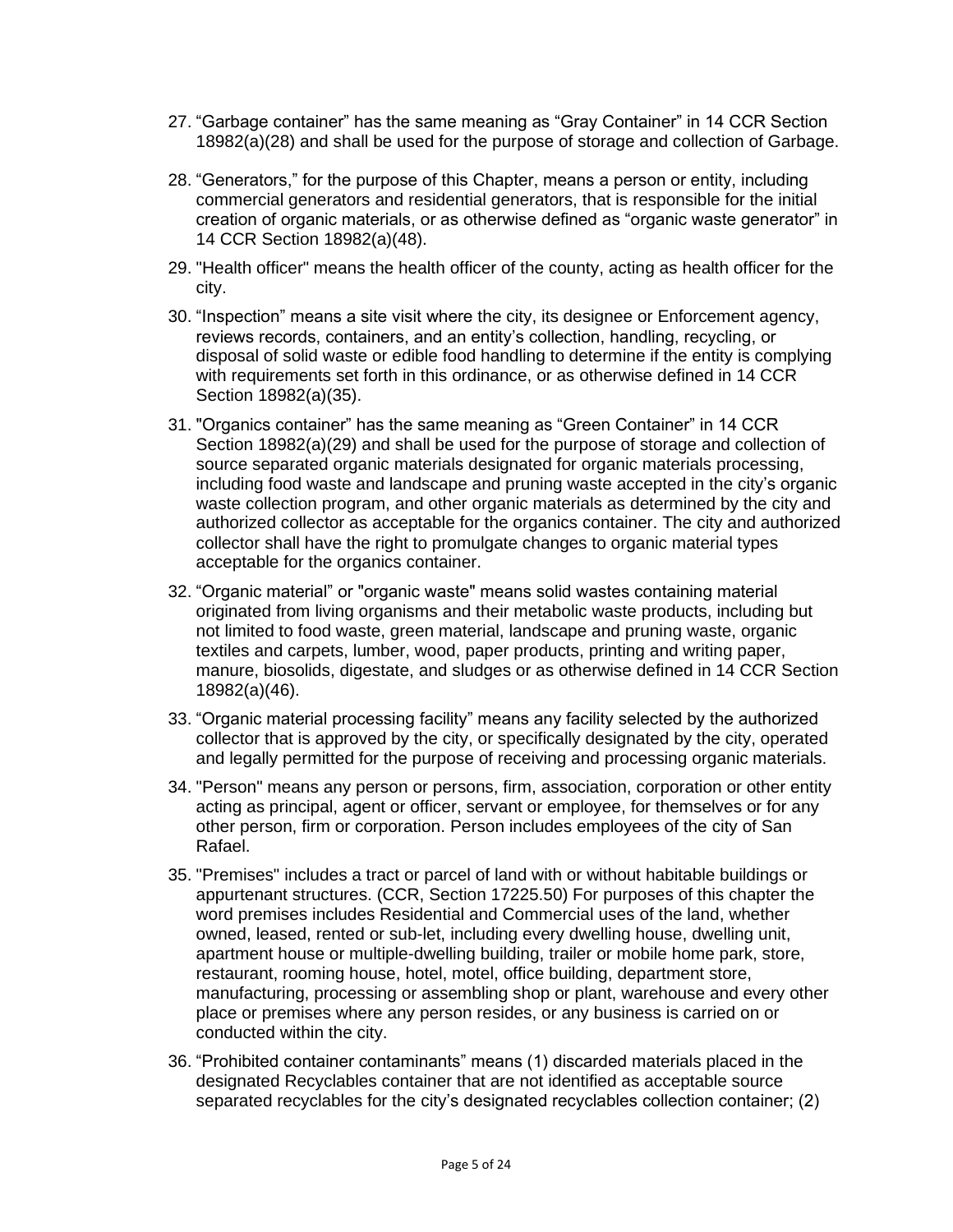discarded materials placed in the designated organic materials collection container that are not identified as acceptable source separated organic materials for the city's designated organic materials collection container; and (3) discarded materials placed in the garbage container that are acceptable source separated recyclables and/or source separated organic materials to be placed in city's designated organic materials collection container and/or designated recyclables collection container, and (4) Exempt Waste placed in any container.

- 37. "Recyclable (source separated) materials" or "recyclables" means any material designated to be segregated from the waste stream for purposes of recycling. This designation shall be made by the city and the authorized collector based on good public practice, ability to receive an acceptable economic return, and feasibility of separating the material from the waste stream at the point of collection. Recyclable materials are currently limited to paper, glass, cardboard, plastics, ferrous metal, and aluminum.
- 38. "Recycling" means the process of collecting, sorting, cleansing, treating and reconstituting materials that would otherwise become garbage and returning them for use or reuse in the form of raw materials for new, used or reconstituted products which meet the quality standard necessary to be used in the marketplace. Recycling does not include transformation as defined in Public Resources Code § 40201. (CCR, Title 14, Section 17225.54).
- 39. "Recycling container" has the same meaning as "Blue Container" in 14 CCR Section 18982.2(a)(5) and shall be used for the purpose of storage and collection of source separated recyclable materials. The city and authorized collector shall have the right to promulgate changes to recyclable material types acceptable for the recycling container.
- 40. "Residential" means, for the purposes of this chapter, any premises consisting of between one (1) and four (4) dwelling units, and onsite domestic uses accessory to these dwelling units. A multi-family dwelling that consists of fewer than (5) dwelling units is "Residential", for the purposes of this Chapter.
- 41. "Self-hauler" means a person who hauls solid waste, organic waste or recovered material they have generated to another person. Self-hauler also includes a person who back-hauls waste, or as otherwise defined in 14 CCR Section 18982(a)(66). "Back-haul" means generating and transporting organic materials to a destination owned and operated by the generator using the generator's own employees and equipment, or as otherwise defined in 14 CCR Section 189881(a)(66)(A). Self-Hauler does not include any hauling arrangement by which the owner or occupant of the Premises pays any compensation to a third party for such hauling, including any transaction or arrangement involving discounted fees for services.
- 42. "Solid waste" means all putrescible and non-putrescible solid and semisolid wastes, including garbage, recyclable materials, organic materials, trash, refuse, paper, rubbish, ashes, industrial wastes demolition and construction wastes, bulky waste, discarded home and industrial appliances, manure, vegetable or animal solid or semisolid wastes, and other discarded solid and semisolid wastes. Solid waste includes materials defined as such per the Public Resources Code Section 49503 and as amended. Solid waste does not include any of the following wastes: (1) Hazardous waste, as defined in the Public Resources Code Section 40141, (2) Radioactive waste regulated pursuant to the State Radiation Control Law (Chapter 8 (commencing with Section 114960) of Part 9 of Division 104 of the Health and Safety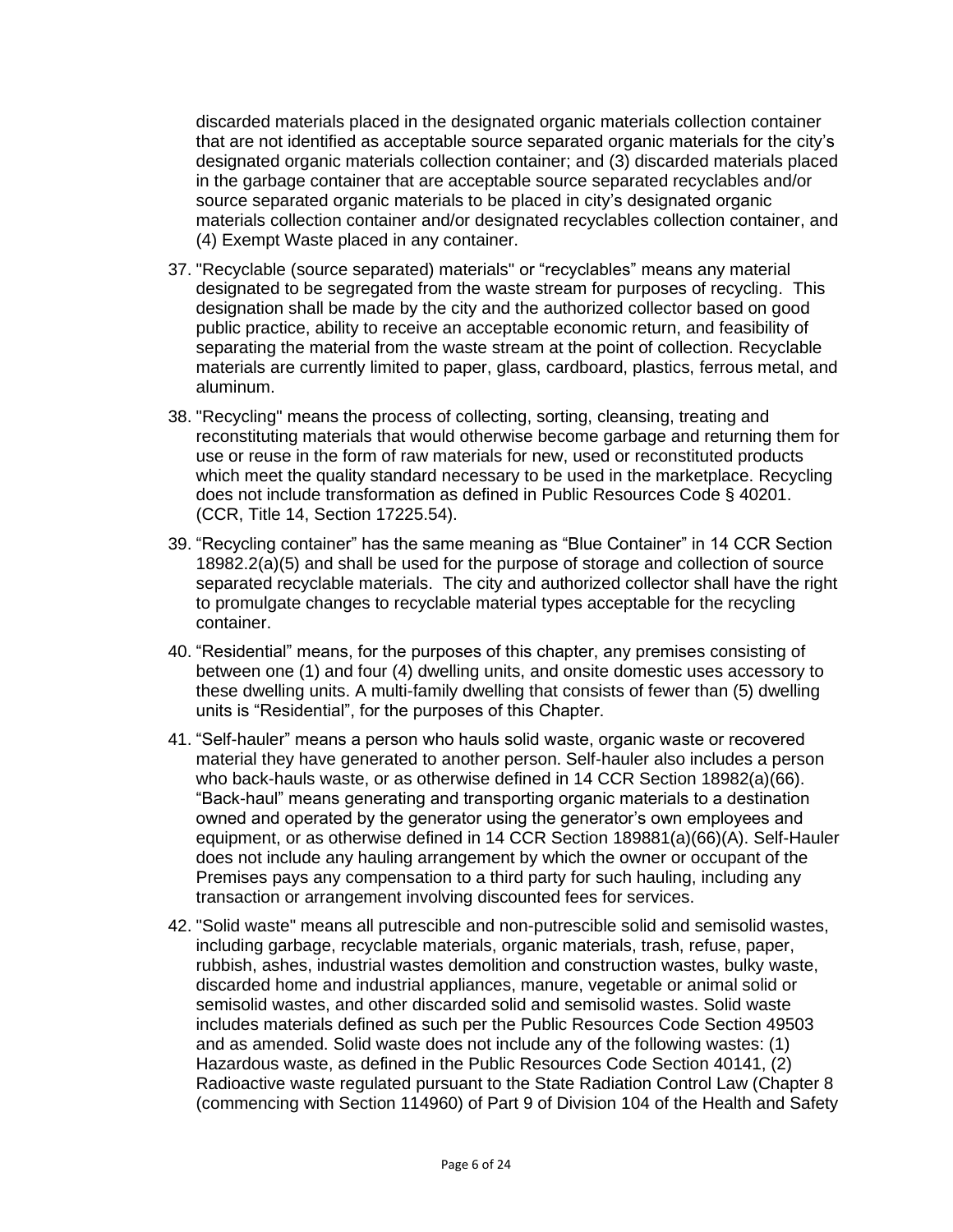Code) (3) Medical waste regulated pursuant to the State Medical Waste Management Act (Part 14 (commencing with Section 117600) of Division 104 of the Health and Safety Code). Untreated medical waste shall not be disposed of in a Solid Waste landfill, as defined in Public Resources Code Section 40195.1. Medical waste that has been treated and deemed to be solid waste shall be regulated pursuant to Division 30 of the Public Resources Code. Recyclable materials and organic materials are a part of solid waste and (4) abandoned vehicles and parts thereof.

- 43. "Solid waste collection service" means collection of solid waste originating in the city, by persons, firms or corporations, and doing so under a contract or franchise agreement with the city. Solid waste collection service includes collection of source separated garbage, recyclable material and organic materials.
- 44. "Solid waste facility" or "facility" means a solid waste transfer or processing station including Material Recovery Facilities, a recycling facility, a composting facility, a gasification facility, a transformation facility, an Engineered Municipal Solid Waste conversion facility, and/or a disposal facility in compliance with the definitions, provisions and requirements set forth in the Act. Solid waste facility additionally includes a solid waste operation that may be carried out pursuant to an enforcement agency notification, as provided in regulations adopted by CalRecycle, or otherwise set forth in the Act.
- 45. "Source separate" means the process of removing recyclable materials and organic materials from Solid Waste at the place of generation, prior to Collection, and placing such materials into separate containers designated for recyclable materials and organic materials, or as otherwise defined in 14 CCR Section 17402.5(b)(4).
- 46. "Source reduction" means any action which causes a net reduction in the generation of solid waste. Source reduction includes, but is not limited to, reducing the use of nonrecyclable materials, replacing disposable materials and products with reusable materials and products, reducing packaging, reducing the amount of yard wastes generated, establishing garbage rate structures with incentives to reduce the amount of wastes that generators produce, and increasing the efficiency of the use of paper, cardboard, glass, metal, plastic, and other materials. Source reduction does not include steps taken after the material becomes solid waste or actions which would impact air or water resources in lieu of land, including, but not limited to, transformation.
- 47. "Tier One commercial edible food generator" means a Commercial Edible Food Generator that is one of the following as defined in 14 CCR Section 18982(a):
	- a. Supermarket with gross annual sales of \$2,000,000 or more
	- b. Grocery store with a total facility size equal to or greater than 10,000 square feet.
	- c. Food service provider, which means an entity primarily engaged in providing food services to institutional, governmental, commercial, or industrial locations of others based on contractual arrangements with these types of organizations.
	- d. Wholesale food vendor, which means a business or establishment engaged in the merchant wholesale distribution of food, where food (including fruits and vegetables) is received, shipped, stored, prepared for distribution to a retailer, warehouse, distributor, or other destination.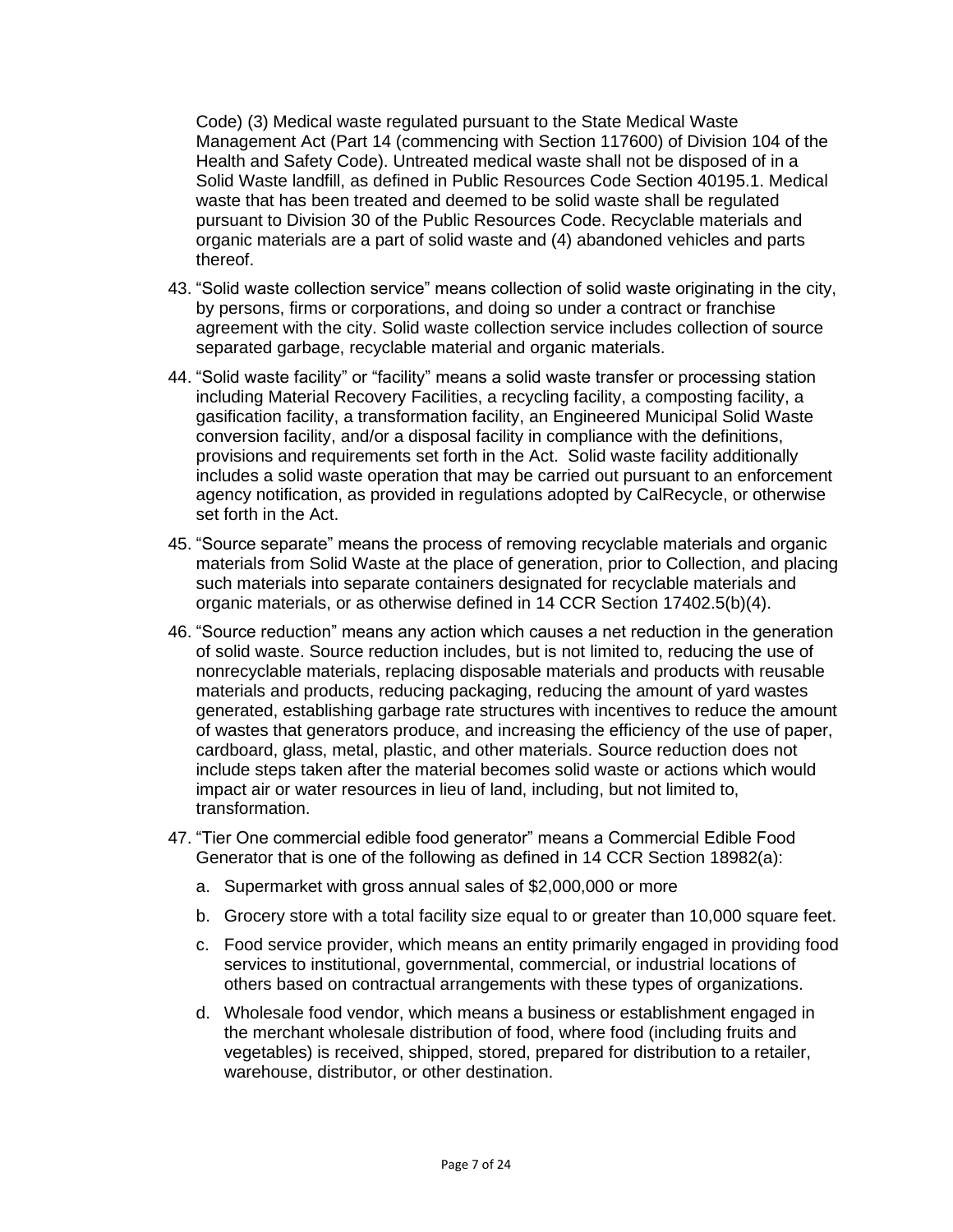- e. Food Distributor, which means a company that distributes food to entities including, but not limited to, supermarkets and grocery stores.
- 48. "Tier Two commercial edible food generator" means a Commercial Edible Food Generator that is one of the following as defined in 14 CCR Section 18982(a):
	- a. Restaurant with 250 or more seats, or a total facility size equal to or greater than 5,000 square feet.
	- b. Hotel with an on-site food facility and 200 or more rooms.
	- c. Health facility with an on-site food facility and 100 or more beds.
	- d. Large Venue, which means a permanent venue facility that annually seats or serves an average of more than 2,000 individuals within the grounds of the facility per day of operation of the venue facility. For purposes of this ordinance and implementation of 14 CCR, Division 7, Chapter 12, a venue facility includes, but is not limited to, a public, nonprofit, or privately owned or operated stadium, amphitheater, arena, hall, amusement park, conference or civic center, zoo, aquarium, airport, racetrack, horse track, performing arts center, fairground, museum, theater, or other public attraction facility. For purposes of this ordinance and implementation of 14 CCR, Division 7, Chapter 12, a site under common ownership or control that includes more than one Large Venue that is contiguous with other Large Venues in the site, is a single Large Venue.
	- e. Large Event, which means an event, including, but not limited to, a sporting event or a flea market, that charges an admission price, or is operated by a local agency, and serves an average of more than 2,000 individuals per day of operation of the event, at a location that includes, but is not limited to, a public, nonprofit, or privately owned park, parking lot, golf course, street system, or other open space when being used for an event..
	- f. A state agency with a cafeteria with 250 or more seats or total cafeteria facility size equal to or greater than 5,000 square feet.
	- g. A local education agency facility with an on-site food facility. "Local Education Agency" means a school district, charter school, or county office of education that is not subject to the control of city or county regulations related to Solid Waste, or as otherwise defined in 14 CCR Section 18982(a)(40).
- 49. "User disposal containers" are containers inside a business for the collection of source separated organic materials, source separated recyclables and garbage for employees, contractors, tenants, customers and other users of the business.

# **Article II. Storage and Disposal**

#### **9.19.040 General.**

It is the intent of the city that every person residing or conducting business in this city shall subscribe to and participate in solid waste collection service approved by the city and provided by an authorized collector. Nothing in this chapter shall prevent generators from self-hauling to a CalRecycle approved solid waste facility, operation, activity, or property in addition to their solid waste collection service, consistent with the requirements set forth in this chapter; or from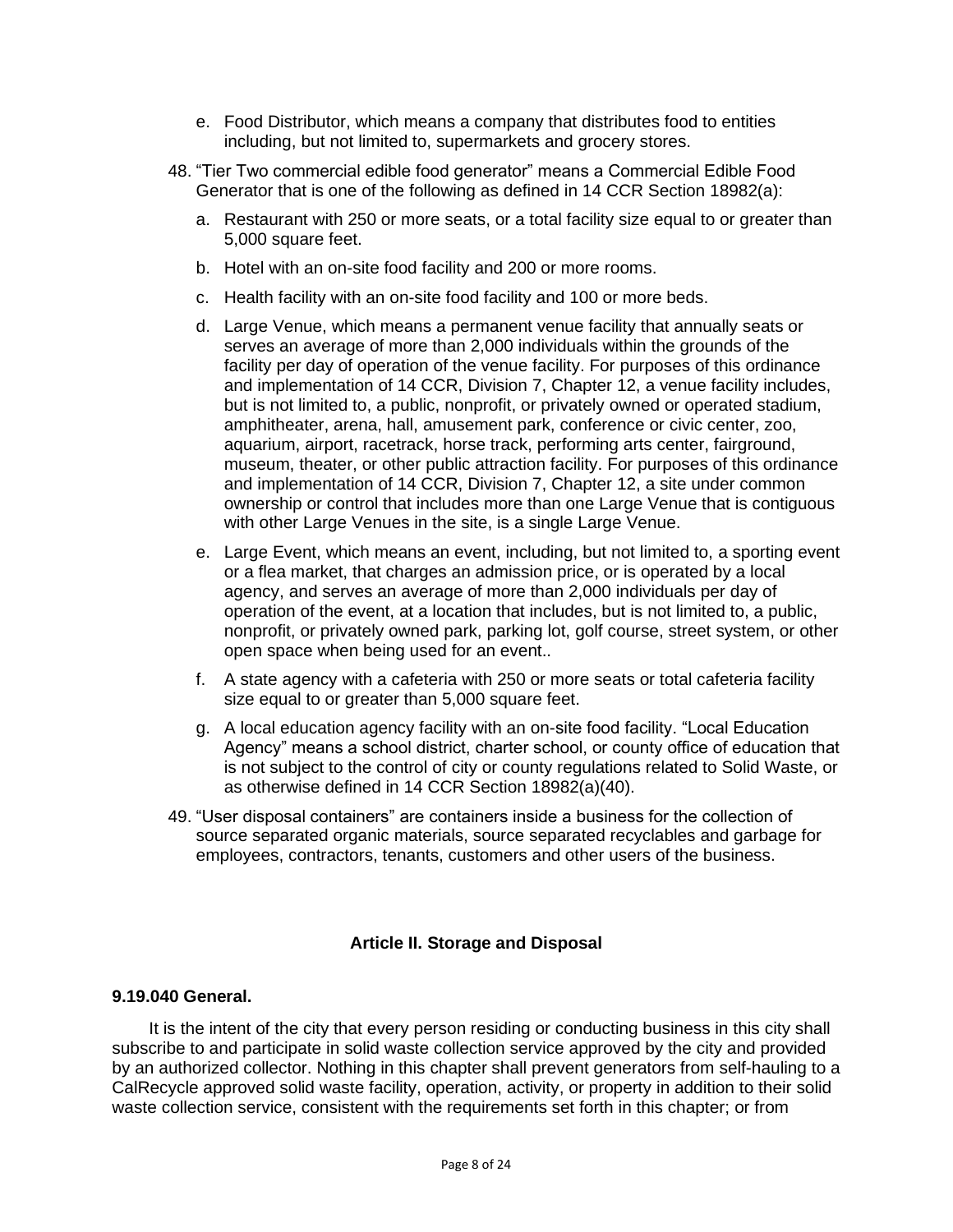utilizing a temporary debris box service, consistent with section 9.19.320. The City Council may from time-to-time adopt by resolution policies and procedures to implement this Ordinance.

Any references to the California Code of Regulations (CCR) language shall automatically conform to the current CCR in case of amendment by the State.

#### **9.19.050 Prohibited accumulation and disposal.**

Except as authorized in this chapter, it is unlawful for any person to:

- A. Throw, bury, deposit, or cause to be thrown or deposited, any solid waste, or allow any collection of same to remain in or upon any private property, public right-of-way, alley, sidewalk, park, watercourse, waterway, levees or banks of watercourses or waterways, or upon any premises whatsoever other than a CalRecycle approved solid waste facility, operation, activity, or property. Any material not disposed of as aforesaid shall be placed in collection containers for collection.
- B. Place or cause to be placed in any public receptacle owned or rented by the city and located upon public streets or in public places, any solid waste originating within or from any private property of more than one-half cubic foot.
- C. Deposit any garbage in a recycling container or organics container.
- D. Dump, place or bury solid waste in any lot, land or street or alley within the city, without first having obtained a solid waste facility permit or exemption from that permit issued by the local enforcement agency (LEA) of Marin County and concurred with by CalRecycle. Under no circumstances whatsoever shall recyclable materials be dumped, placed or buried, as above. This chapter shall not preclude or prohibit the city from siting and permitting a recycling facility consistent with the provisions of the general plan provided that necessary variances are obtained from the California Department of Toxic Substances Control.
- E. Allow any solid waste to accumulate or remain in or upon the building, lot or premises, in a manner that creates a public nuisance. The owner of any premises, business establishment, industry, or other property, vacant or occupied, shall be deemed the responsible party and therefore ultimately responsible for the safe and sanitary storage of all solid waste accumulated on the property. Collection containers shall be filled in a manner that prevents the contents from overflowing and allows the cover to fit securely. Garbage containers, recycling containers, and organics containers shall be of an adequate size and of sufficient numbers to contain without overflowing, all the solid waste that the premise generates within the designated removal period. Overflowing solid waste is a public health violation. It shall be the responsibility of the owner of any building, lot or premises to notify the authorized collector promptly when necessary to increase solid waste collection service, to prevent solid waste from overflowing existing containers. If the city or authorized health officer determines that inadequate service causes a public nuisance or health problem, they may order the generator to increase service. The authorized collector shall increase collection service immediately upon notice.
- F. Deliberately burn solid waste within the city.

#### **9.19.060 Transportation of solid waste.**

No person shall move, convey or transport or cause or permit to be moved, conveyed or transported any solid waste upon or along any public street or alley or other public place in the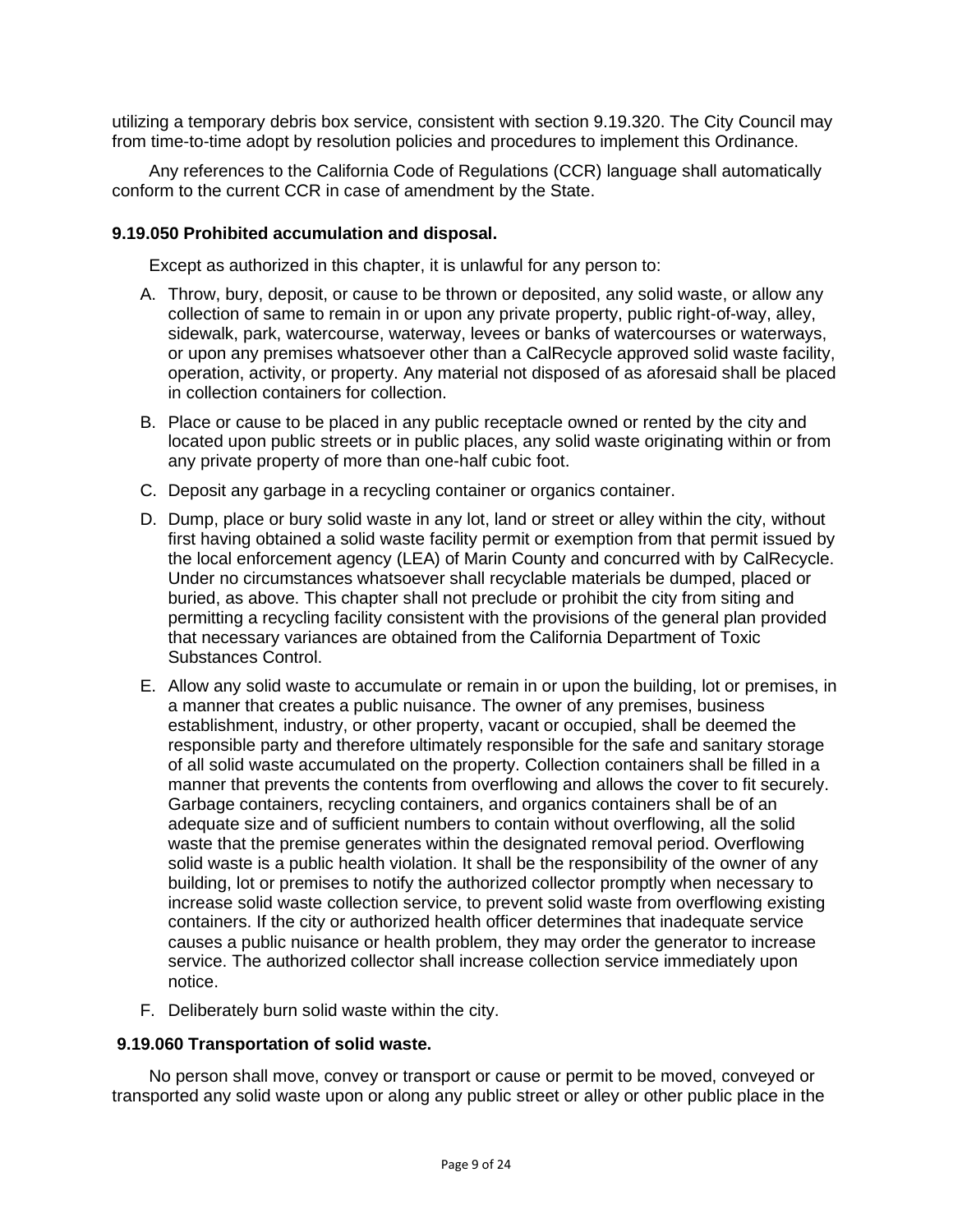city; provided, however, the provisions of this section shall not apply to any person conveying solid waste collected outside the city, nor to any person employed by the city who shall be assigned to the work of solid waste removal while acting within the scope of their employment or to any person or entity with whom the city has entered into or may hereafter enter into a contract for the collection, removal or disposal of solid waste or to any employee of such contractor during such time as such contract shall be in force. Nor shall this section be deemed to prohibit an individual from exercising their rights as described in section 9.19.200, which establishes requirements for self-hauling to a CalRecycle approved solid waste facility, operation, activity, or property, and section 9.19.210 which establishes the right to divert recyclable material or organic materials so long as the diversion otherwise complies with this chapter.

# **9.19.070 Obligation of solid waste collection service.**

- A. Except as otherwise provided by this chapter, all occupied premises shall subscribe for solid waste collection service with the authorized collector as herein specified, and for such service a charge shall be collected as per a schedule of maximum rates as shall be set by resolution of the city council.
- B. Every property owner, commercial generator, residential generator, or other organic material generator within the city shall have the obligation for disposal of solid waste as provided in this chapter through the designated authorized collector and shall pay the authorized collector for the solid waste collection service at the rates provided therefor. Failure of receipt of a bill does not obviate responsibility for payment. In each instance, the property owner shall be primarily responsible for the payment of the charges provided for herein. The city or authorized collector may cause a lien to be placed upon the real property for failure to compensate the authorized collector for services rendered.
- C. Generators shall arrange for a size, quantity and collection frequency of containers to adequately store all solid waste generated in connection with the premise, and subject to collection in garbage containers, recycling containers and organics containers, between the times designated for collection service. The city shall have the right to review the number, size and location of such collection containers to evaluate the adequacy, capacity and collection frequency of containers for each type of collection service and to review the source separation and containment of materials. Generators shall adjust the size of containers, number of containers and/ or collection frequency for their collection services as requested by the city in order to meet the standards set forth in this chapter.
- D. Generators shall place source separated organic materials, including food waste, in the organics container; place source separated recyclable materials in the recycling container; and place garbage in the garbage container. The city and authorized collector shall have the right to promulgate changes to material types acceptable for each type of collection container. Generators shall not place prohibited container contaminants into the garbage container, organics container or recycling container.
- E. The authorized collector shall give written notice to the city manager of the address of any occupied premise within the city which is not subscribing to the collection and disposal service provided by the authorized collector.
- F. The owner of each occupied premise shall subscribe for solid waste disposal services within seven (7) days of the occupancy of the premises. If the owner fails to subscribe for service, the authorized collector shall give the owner written notification that such service is required.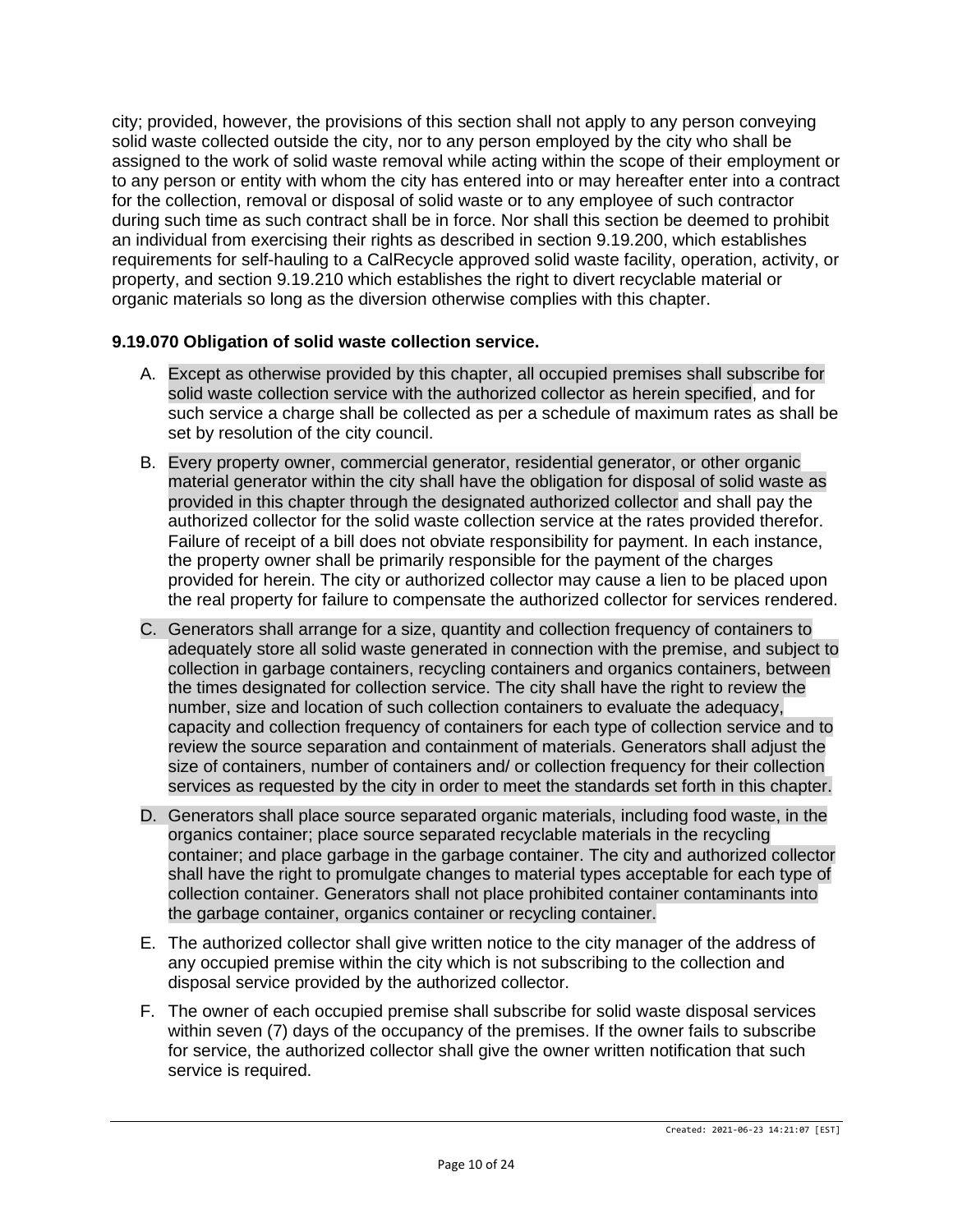G. Generators shall provide or arrange for access during all inspections and investigations (with the exception of the interior of a private residential dwelling unit) and cooperate with the city manager or authorized collector during such inspections and investigations as described in section 9.19.390.

# **9.19.080 Commercial generator requirements.**

- A. Commercial business owners including multi-family residential dwellings with five (5) or more dwelling units, shall provide or arrange for garbage container, organics container and recycling container collection service for employees, contractors, tenants and customers, and supply and allow access to adequate number, size and location of collection containers with sufficient labels or colors as noted in subsection (B)(1) and (B)(2) below or, if self-hauling, in compliance with self-hauling requirements set forth in this chapter.
- B. Commercial businesses that are not multi-family residential dwellings shall provide containers for the collection of source separated organic materials and source separated recyclable materials in all areas where the commercial business provides disposal containers for employees, contractors, tenants, customers and other users of the premises ("User Disposal Containers"). Such user disposal containers do not need to be provided in restrooms. If a commercial business does not generate, or has a waiver pertaining to, any of the materials that would be collected in one type of user disposal container, then the business does not have to provide that particular type of container in all areas where user disposal containers are provided. Pursuant to 14 CCR Section 18984.9(b), the user disposal containers provided by the business shall have either:
	- 1. A body or lid that conforms with the following container colors, with either lids conforming to these color requirements or bodies conforming to these color requirements, or both lids and bodies conforming to these color requirements: gray or black containers for garbage, blue containers for source separated recyclable materials, and green containers for source separated organic materials. Notwithstanding the foregoing, a commercial business is not required to replace functional containers, including containers purchased prior to January 1, 2022, that do not comply with the color requirements of this section prior to the end of the useful life of those containers, or prior to January 1, 2036, whichever comes first; or
	- 2. Container labels that include language or graphic images, or both, indicating the primary materials accepted and the primary materials prohibited in that container, or containers with imprinted text or graphic images that indicate the primary materials accepted and primary materials prohibited in the container. The container labeling requirements are required on new containers commencing January 1, 2022.
- C. Excluding multi-family residential dwellings, to the extent practical through education, training, inspection, and/or other measures, prohibit employees from placing materials in a container not designated for those materials per the recycling container, organics container, and garbage container collection service.
- D. Excluding multi-family residential dwellings, periodically inspect recycling containers, organics containers, and garbage containers for contamination and inform employees if containers are contaminated and of the requirements to keep contaminants out of those containers.
- E. Including multi-family residential dwellings with five (5) or more dwelling units, annually provide information to employees, contractors, tenants, building residents, and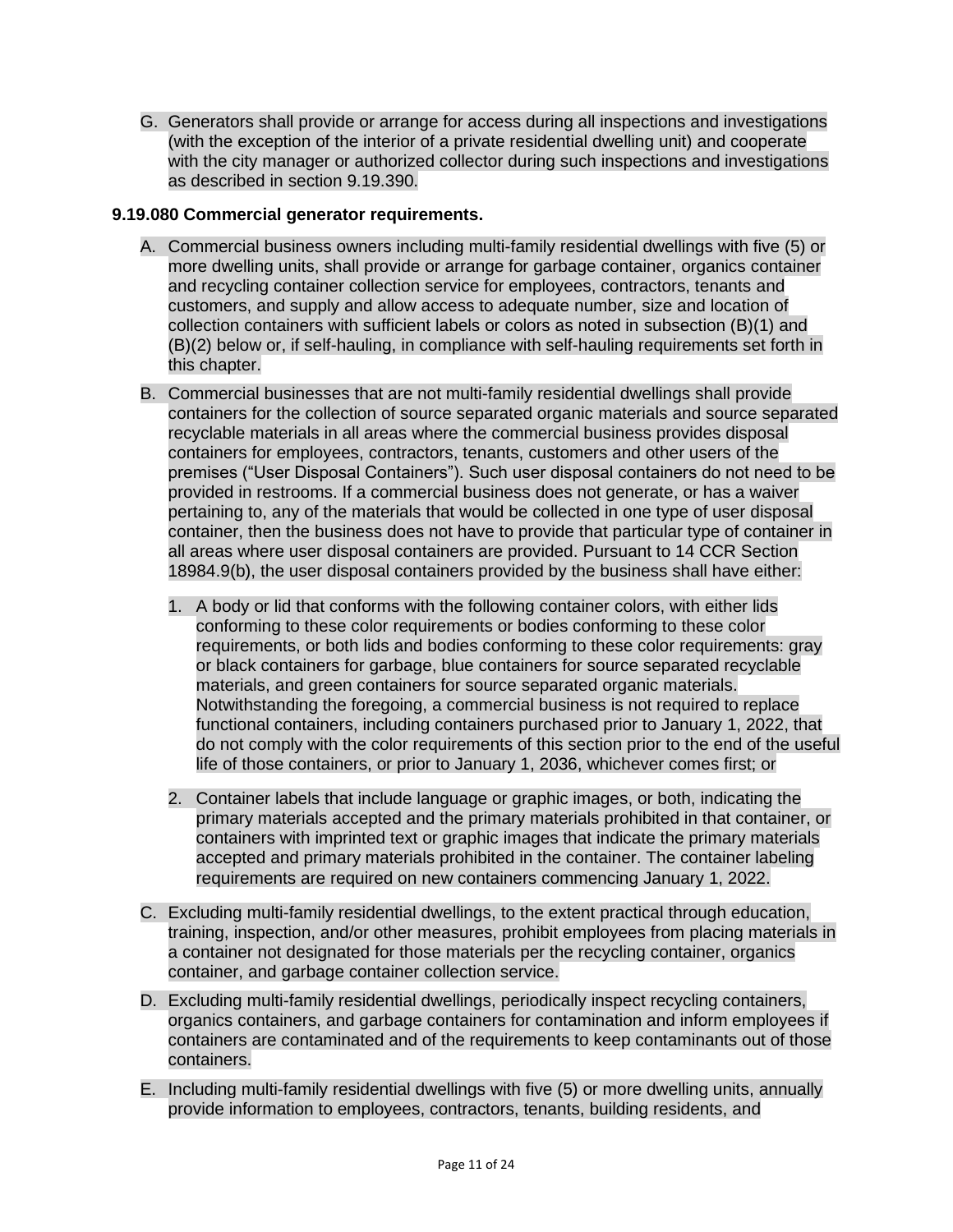customers about organic waste recovery requirements and about proper sorting of organic materials and recyclable materials. A copy of such information shall be provided to the authorized collector or city manager, upon request.

- F. Including multi-family residential dwellings with five (5) or more dwelling units, provide information before or within fourteen (14) days of new occupation of the premises to new tenants and no less than fourteen (14) days before tenants move out of the premises, unless a tenant does not provide fourteen (14) or more days' notice to before moving out, that describes requirements to keep organic materials subject to collection in the organics container and recycling container separate from each other and from garbage, the location of containers, and the rules governing their use at the premises.
- G. Including multi-family residential dwellings with five (5) or more dwelling units, prominently post and maintain one or more signs where recyclable materials and/or organic waste are collected and/or stored that set forth what materials are required to be source separated, in addition to collection procedures for such materials.
- H. Commercial businesses that are commercial edible food generators, as defined in Section 9.19.030, shall comply with commercial edible food generator requirements, pursuant to Section 9.19.220.

# **9.19.090 Storage.**

Generators shall store solid waste on their property or premises or shall require it to be stored or handled in such manner so as not to promote the propagation, harborage or attraction of animals or the creation of nuisance. (CCR, Section 17312). Each property owner shall keep the area where collection container(s) are located in a clean, safe and sanitary condition.

#### **9.19.100 Solid waste collection areas.**

Each commercial business shall:

- A. Designate space on the property to be used for storage of collection containers required by this chapter.
- B. Post a sign clearly identifying all garbage, recycling, and organics container collection areas and the materials accepted therein shall be posted adjacent to all points of access to the collection area(s).
- C. Commercial businesses which share collection services and containers located in a centralized collection area shall provide and maintain space within or adjacent to each waste enclosure, or adjacent to each approved garbage container(s) for placement of sufficient approved organics container(s) and recycling container(s).

# **9.19.110 Collection containers.**

- A. It shall be the duty of every property owner, occupant and tenant of any premises within the city to store all solid waste in collection containers supplied by the authorized collector. These collection containers shall be constructed of metal or an approved plastic material and type which shall be watertight, nonabsorbent, animal resistant, durable, easily cleanable, equipped with handles, and having tight fitting covers such that the containers hold the solid waste without spillage and leakage, escape of odors or access of flies to the contents thereof.
- B. Each dwelling unit shall be required to have a minimum garbage service of one (1) thirtytwo (32) gallon cart for garbage collection; one (1) thirty-two (32) gallon cart for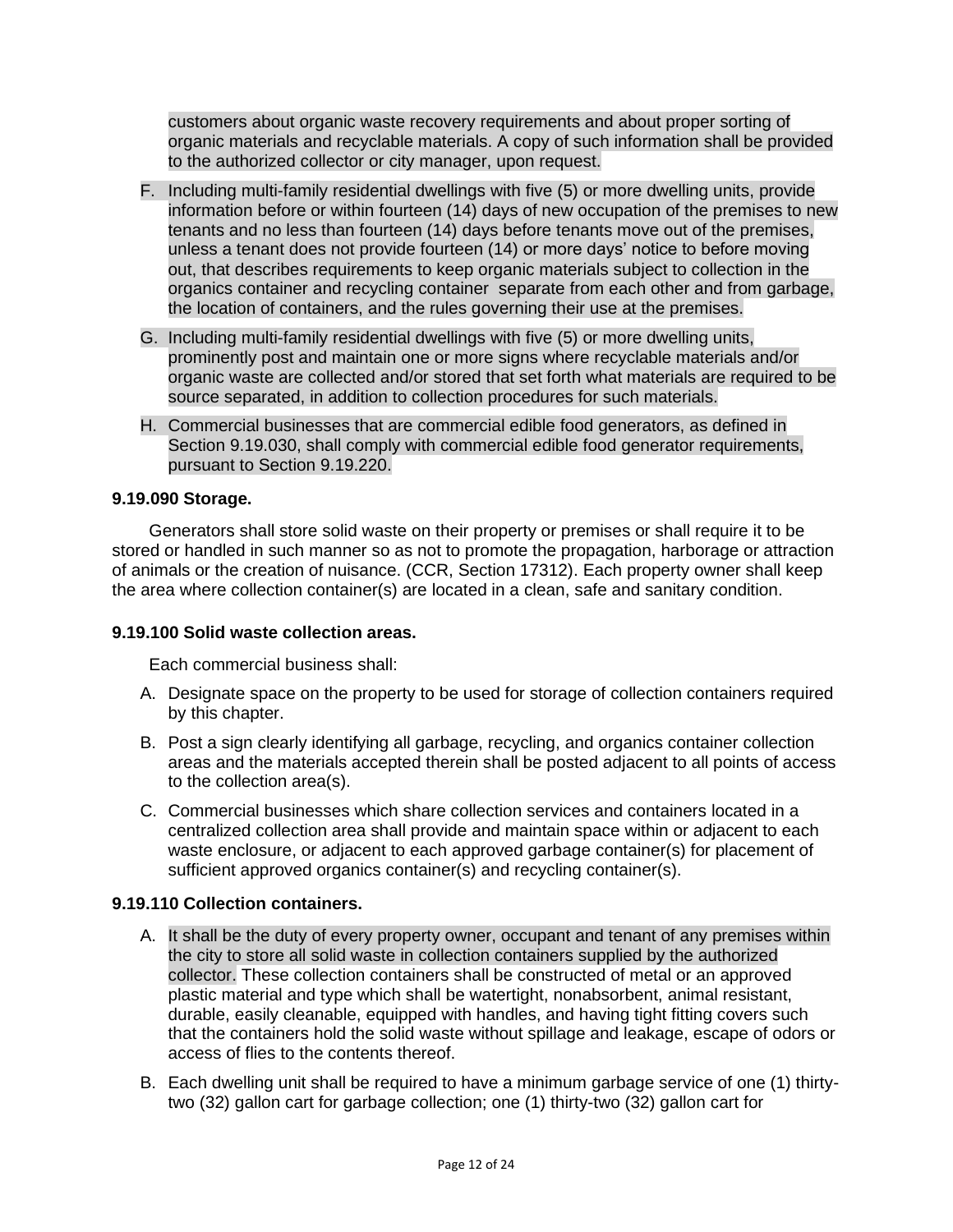recyclable materials collection; and one (1) thirty-two (32) gallon of more than four (4) dwelling units, no two (2) or more dwelling units shall share communal waste collection services or approved collection containers except with the permission of the authorized collector.

### **9.19.120 Collection container maintenance.**

Each collection container and its cover shall be kept clean, and the cover shall not be removed except to place solid waste therein or to empty the same. Only the authorized collector shall be authorized to maintain or repair the collection containers, and the authorized collector will maintain or replace collection containers as needed.

### **9.19.130 Collection container placement.**

- A. No collection container, other than those owned or rented by the city or authorized collector, shall be placed or kept in or on any public street, sidewalk, footpath, or any public place whatsoever, or remain in public view from any public right-of-way except as herein provided, but shall be maintained on the premises, except as may be provided for removing and emptying by the authorized collector on the day(s) and in the location designated for collection. No person shall place a collection container so that either the sidewalk or street gutter is obstructed.
- B. Collection containers are permitted to be placed in public view and on a public street, sidewalk or footpath only during the forty-eight-hour period commencing at 12:01 a.m. on the day preceding the day of scheduled pick-up and terminating at 12:01 a.m. on the day following such pick-up.
- C. For curbside collection service, the approved location for collection shall be the street curb line adjacent to such premises and collection containers shall be placed in the location by the occupant of such premises for collection by the authorized collector.

#### **9.19.140 Ownership of solid waste.**

Solid waste subject to collection by the authorized collector shall become the property of the authorized collector subject to this chapter after such time as the authorized collector takes possession of the wastes (CCR, Section 17334).

# **9.19.150 Unauthorized removal and ownership of recyclable materials and organic materials.**

- A. All recyclable materials and organic materials, upon being placed by the generator into a collection container and placed at an approved location for collection, shall become the property of the authorized collector owning the collection container, unless otherwise provided in a contract, license, or franchise agreement.
- B. No person, other than the generator, authorized collector or city, shall remove recyclable material or organic materials from a collection container placed at the location for collection.

# **9.19.160 Tampering.**

No person shall tamper with, modify, remove from or deposit solid waste in any collection container which has not been provided for their use at a collection site, without permission from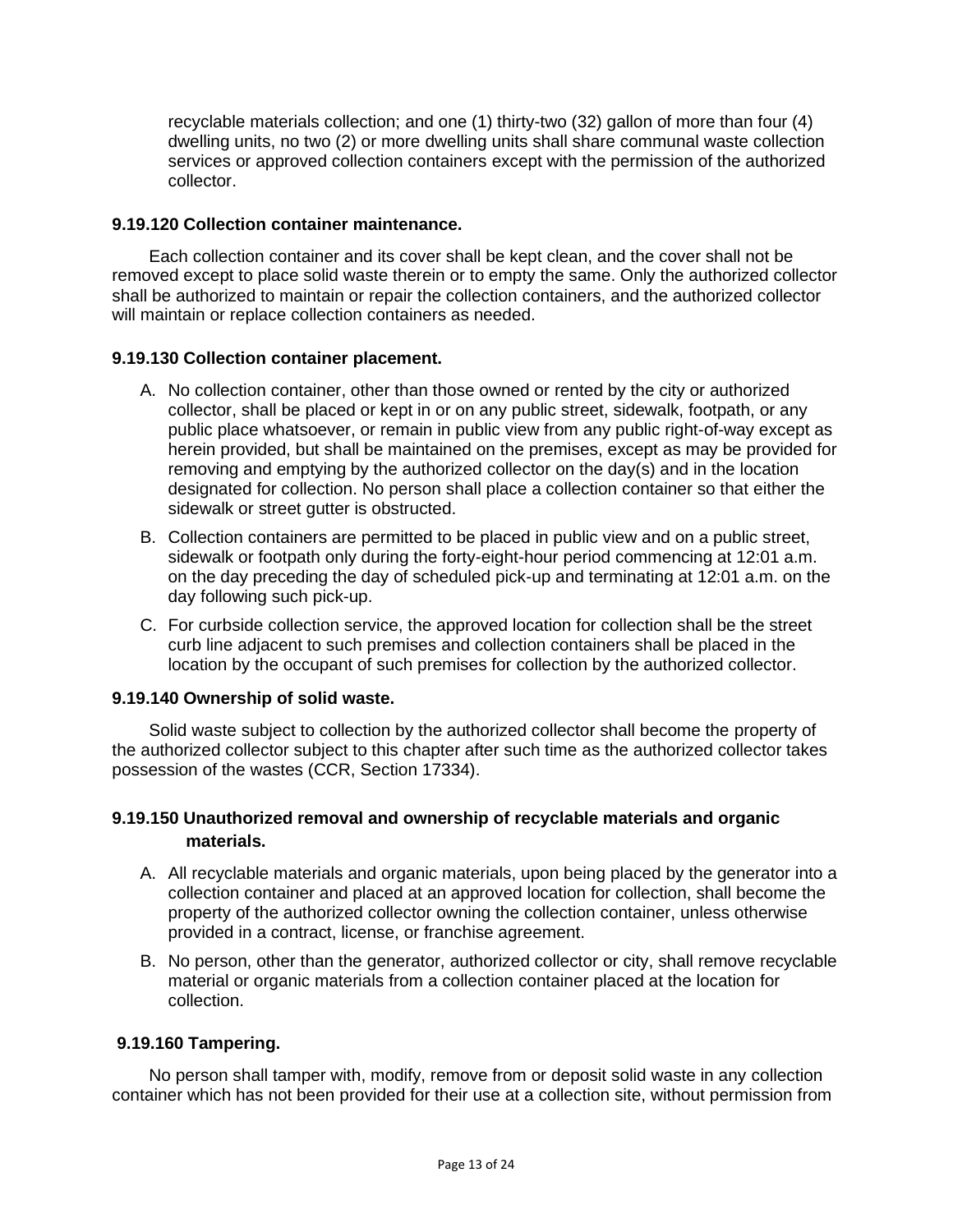the city or authorized collector. Nor shall any person tamper with any collection container or any recyclable materials on any premises, or collect, remove or dispose of the same, other than in the manner specified by this chapter.

### **9.19.170 Collection intervals.**

All solid waste accumulated at any residential generator or commercial generator's property or premise shall be collected at regular intervals of at least once each week, except that from any place which has solid waste from which foul odors arise, or which is a menace to public health, such solid waste shall be collected at such intervals as necessary for proper sanitation. Nothing in this chapter shall be deemed to prohibit the removal and hauling by any person of materials ordered by the health officer, fire chief or code enforcement officer to be removed upon the ground that the same constitute a health menace, fire hazard or public nuisance.

### **9.19.180 Collection schedule.**

Solid waste shall be collected as provided by this chapter at regular intervals on a schedule established by the authorized collector and approved by the city. The schedule may be changed as deemed necessary by the authorized collector and/or the city.

### **9.19.190 Waivers.**

- A. Pursuant to 14 CCR Section 18984.11, the city may grant waivers to commercial businesses for physical space limitations and/or de minimis volumes. Commercial businesses seeking a waiver shall submit their request in a form specified by the city manager. After reviewing the waiver request, and after an on-site review, if applicable, the city manager may either approve or deny the following waiver requests:
	- 1. De Minimis Waivers: The city may waive a commercial business' obligation to comply with some or all the organic material collection service requirements if the commercial business meets the following requirements:
		- a. Submits an application specifying the type of waiver requested and provides documentation as described below.
		- b. Provides documentation that either:
			- i. The commercial business receives two or more cubic yards of weekly solid waste collection service and disposed organic materials subject to collection in the organics container or recycling container comprises less than 20 gallons per week of the business' total weekly solid waste volume; or
			- ii. The commercial business receives less than two cubic yards of weekly solid waste collection service and disposed organic materials subject to collection in the organics container or recycling container comprises less than 10 gallons per week of the business' total weekly solid waste volume.
			- iii. For the purposes of subsections (i) and (ii) above, weekly solid waste collection shall be the sum of weekly garbage container volume, recyclable container volume and organics container volume, measured in cubic yards.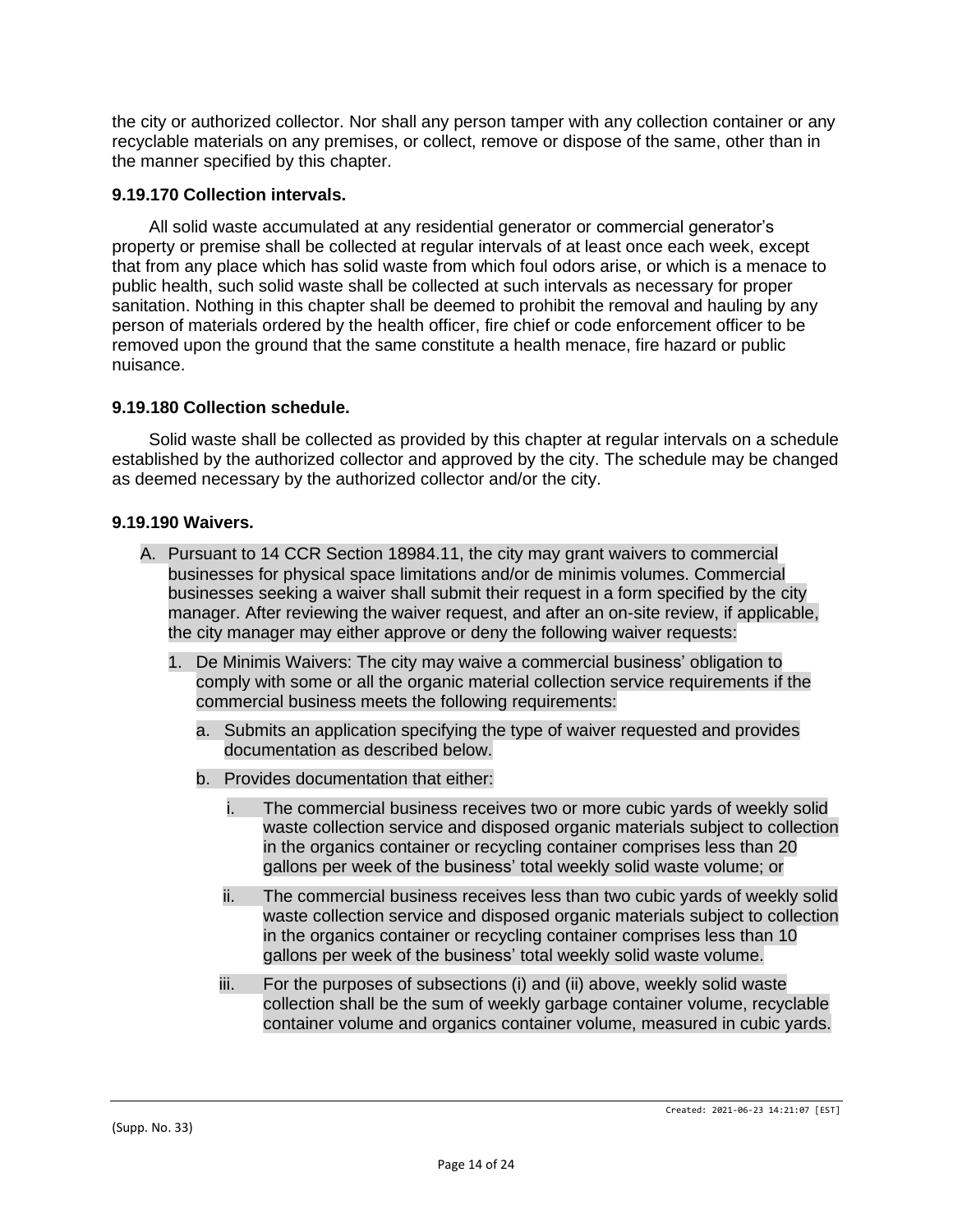- c. Notifies the city if circumstances change such that volume of commercial business' disposed organic materials exceeds threshold required for waiver, in which case the waiver will be rescinded.
- d. Provides written verification of eligibility for de minimis waiver every five years if the city has approved de minimis waiver.
- 2. Physical Space Waivers: The city may waive a commercial business' obligations (including multi-family dwellings) to comply with some or all of the recyclable materials and/or organic materials collection service requirements if the city has evidence from its own staff, authorized collector, licensed architect, or licensed engineer demonstrating that the premises lacks adequate space for the collection containers required for compliance with the organic materials collection requirements. A commercial business or property owner may request a physical space waiver through the following process:
	- a. Submit an application form specifying the type(s) of collection services for which they are requesting a waiver from mandatory collection service.
	- b. Provide documentation that the premises lacks adequate space for the recycling containers and/ or organics containers including documentation from the authorized collector, licensed architect, or licensed engineer.
	- c. Provide written verification to the city that it is still eligible for physical space waiver every five years if the city has approved application for a physical space waiver.

# **9.19.200 Self-hauling.**

- A. Self-Haulers shall source separate all recyclable materials and organic materials (materials that the city otherwise requires generators to source separate for collection in recycling containers or organics containers) generated on-site from solid waste in a manner consistent with 14 CCR Sections 18984.1 and 18984.2.
- B. Self-Haulers shall haul their source separated recyclable materials to a facility that recovers those materials; and haul their source separated organic materials to a CalRecycle approved solid waste facility, operation, activity, or property that processes or recovers source separated organic materials.
- C. Self-Haulers that are commercial businesses (including multi-family residential dwellings) shall keep a record of the amount of organic material delivered to each CalRecycle approved solid waste facility, operation, activity, or property that processes or recovers organic materials; this record shall be subject to inspection by the city. The records shall include the following information:
	- 1. Delivery receipts and weight tickets from the entity accepting the waste.
	- 2. The amount of material in cubic yards or tons transported by the generator to each entity.
	- 3. If the material is transported to an entity that does not have scales on-site, or employs scales incapable of weighing the Self-Hauler's vehicle in a manner that allows it to determine the weight of materials received, the Self-Hauler is not required to record the weight of material but shall keep a record of the entities that received the organic materials.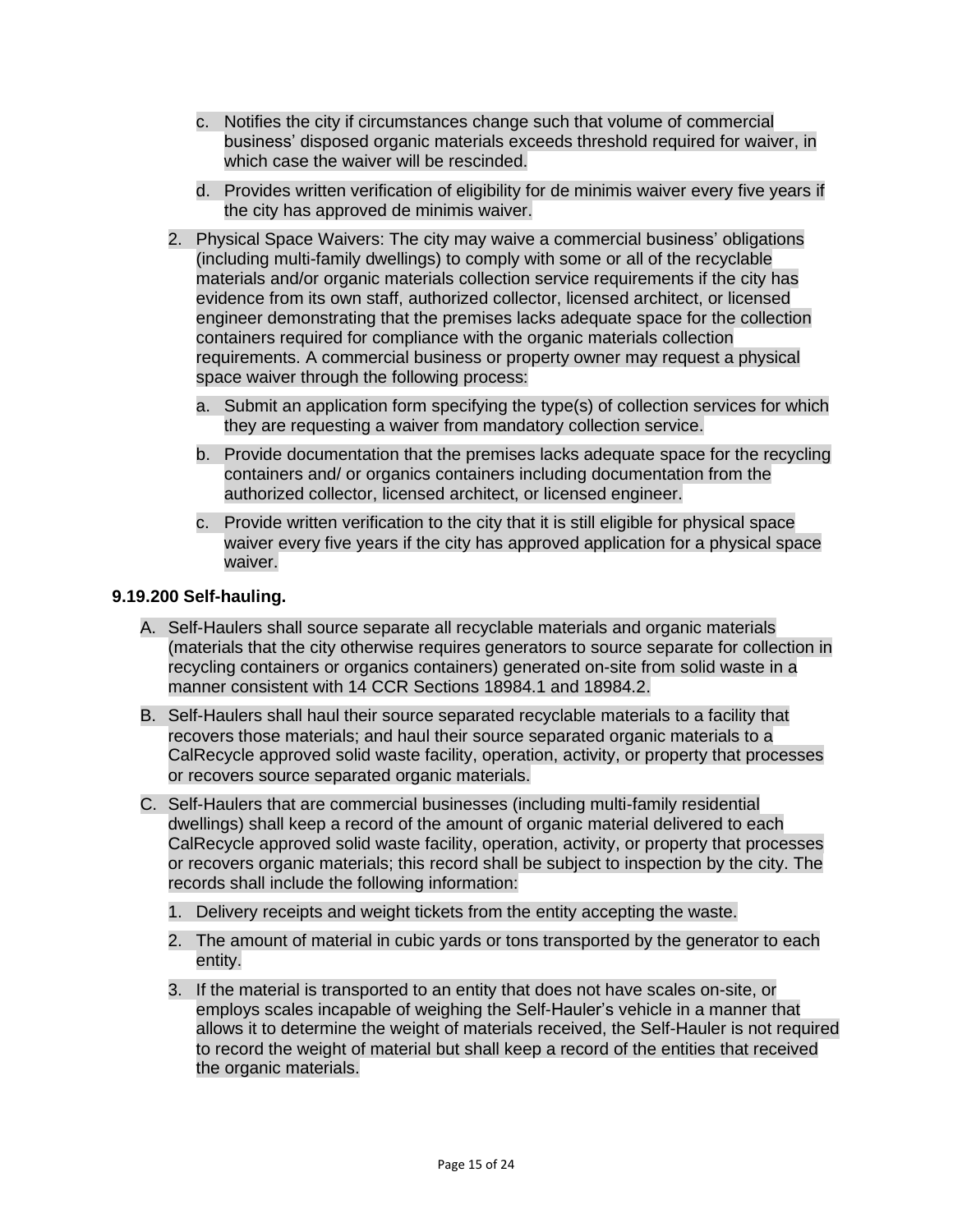- D. Self-Haulers must keep records, including dates of self-haul activities, amounts of selfhauled materials, and names and location(s) of the CalRecycle approved solid waste facility, operation, activity, or property where the material was hauled, and make those records available for inspection upon request by the City or Cal Recycle for a period of five years of any self-haul activity.
- E. The City may restrict or prohibit self-hauling by a generator if the City determines, after providing notice and an opportunity for a hearing, that the generator's self-hauling activities violate the provisions of this section or any other applicable law or regulation.
- F. A residential organic waste generator that self-hauls organic materials is not required to meet the requirements of Section 9.19.200 (C), (D), and (E).

# **9.19.210 Right to divert recyclable material and organic materials.**

- A. Nothing in this chapter limits the right of any person to donate, sell, or otherwise remove their recyclable materials so long as the removal otherwise complies with an authorized collector's franchise agreement and the provisions this chapter. The foregoing notwithstanding, the provisions of this chapter and an authorized collector's franchise agreement do not permit any hauling arrangement by which the generator pays any compensation to a third party for such removal, including any transaction or arrangement involving discounted or net fees for services provided in this chapter.
- B. Organic materials may be fed to animals on the premises where such organic materials is produced, provided that the premises are always kept in a sanitary condition to the satisfaction of the city manager; and provided further that the keeping and feeding of such animals shall at all times conform to the applicable law including applicable regulations of those entities governing the same now in force or which thereafter may be enacted or promulgated.
- C. Nothing in this chapter prohibits a generator from preventing or reducing waste generation, managing organic waste on site, or using a community composting site, provided that such operation conforms to the applicable regulations of those entities governing the same now in force or which thereafter may be enacted or promulgated.

# **Article III. Edible Food Recovery Requirements**

# **9.19.220 Commercial edible food generator requirements.**

- A. Tier one commercial edible food generators must comply with the requirements of this section commencing January 1, 2022, and tier two commercial edible food generators must comply commencing January 1, 2024, pursuant to 14 CCR Section 18991.3.
- B. Large venue or large event operators not providing food services, but allowing for food to be provided by others, shall require food facilities operating at the large venue or large event to comply with the requirements of this section, commencing January 1, 2024.
- C. Commercial edible food generators shall comply with the following requirements:
	- 1. Arrange to recover the maximum amount of edible food that would otherwise be disposed.
	- 2. Contract with or enter into a written agreement with food recovery organizations or food recovery services for: (a) the collection of edible food for food recovery; or (b)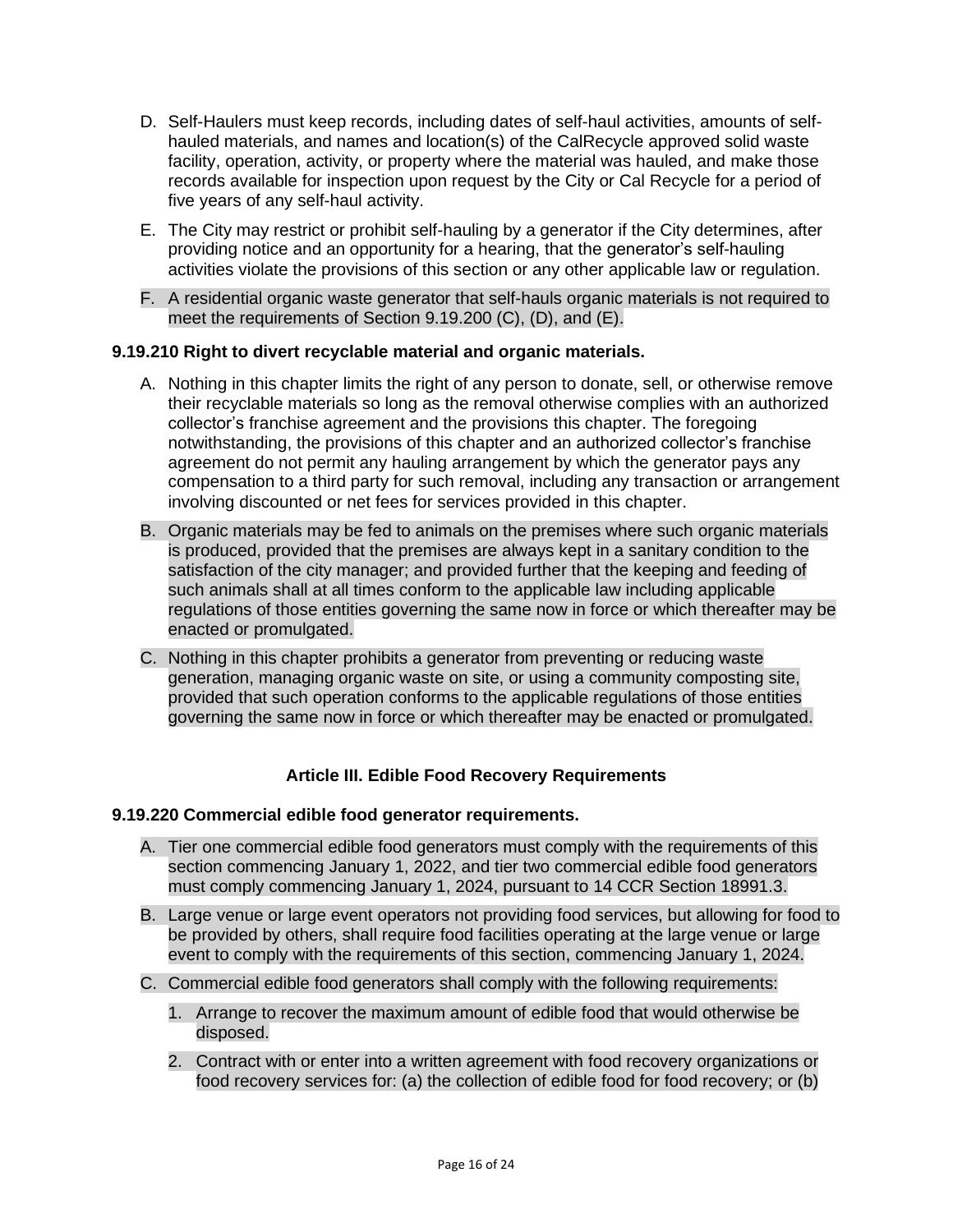acceptance of the edible food that the commercial edible food generator self-hauls to the food recovery organization for food recovery.

- 3. Shall not intentionally spoil edible food that is capable of being recovered by a food recovery organization or food recovery service.
- 4. Allow the city's designated enforcement agency to access the premises and review records pursuant to 14 CCR Section 18991.4.
- 5. Keep records that include the following information, or as otherwise specified in 14 CCR Section 18991.4:
	- a. A list of each food recovery organization or food recovery service that collects or receives its edible food pursuant to a contract or written agreement established under 14 CCR Section 18991.3(b).
	- b. A copy of all contracts or written agreements established under 14 CCR Section 18991.3(b).
	- c. A record of the following information for each of those food recovery organizations or food recovery services:
		- i. The name, address and contact information of food recovery organization or food recovery service.
		- ii. The types of food that will be collected by or self-hauled to the food recovery organization or food recovery service.
		- iii. The established frequency that food will be collected or self-hauled.
		- iv. The quantity of edible food, measured in pounds recovered per month, collected or self-hauled to a food recovery organization or food recovery service.
- D. Nothing in this chapter shall be construed to limit or conflict with the protections provided by the California Good Samaritan Food Donation Act, the Federal Good Samaritan Act, or share table and school food donation guidance pursuant to Senate Bill 557, Chapter 9 of Part 27 of Division 4 of Title 2 of the Education Code, the California Health and Safety Code, relating to food safety, as amended, supplemented, superseded and replaced from time to time.

#### **9.19.230 Food recovery organization and food recovery services requirements.**

- A. Food recovery services collecting or receiving edible food directly from commercial edible food generators, via a contract or written agreement established under 14 CCR Section 18991.3(b), shall maintain the following records, or as otherwise specified by 14 CCR Section 18991.5(a)(1):
	- 1. The name, address, and contact information for each commercial edible food generator from which the service collects edible food.
	- 2. The quantity in pounds of edible food collected from each commercial edible food generator per month.
	- 3. The quantity in pounds of edible food transported to each food recovery organization per month.
	- 4. The name, address, and contact information for each food recovery organization that food recovery service transports edible food to for food recovery.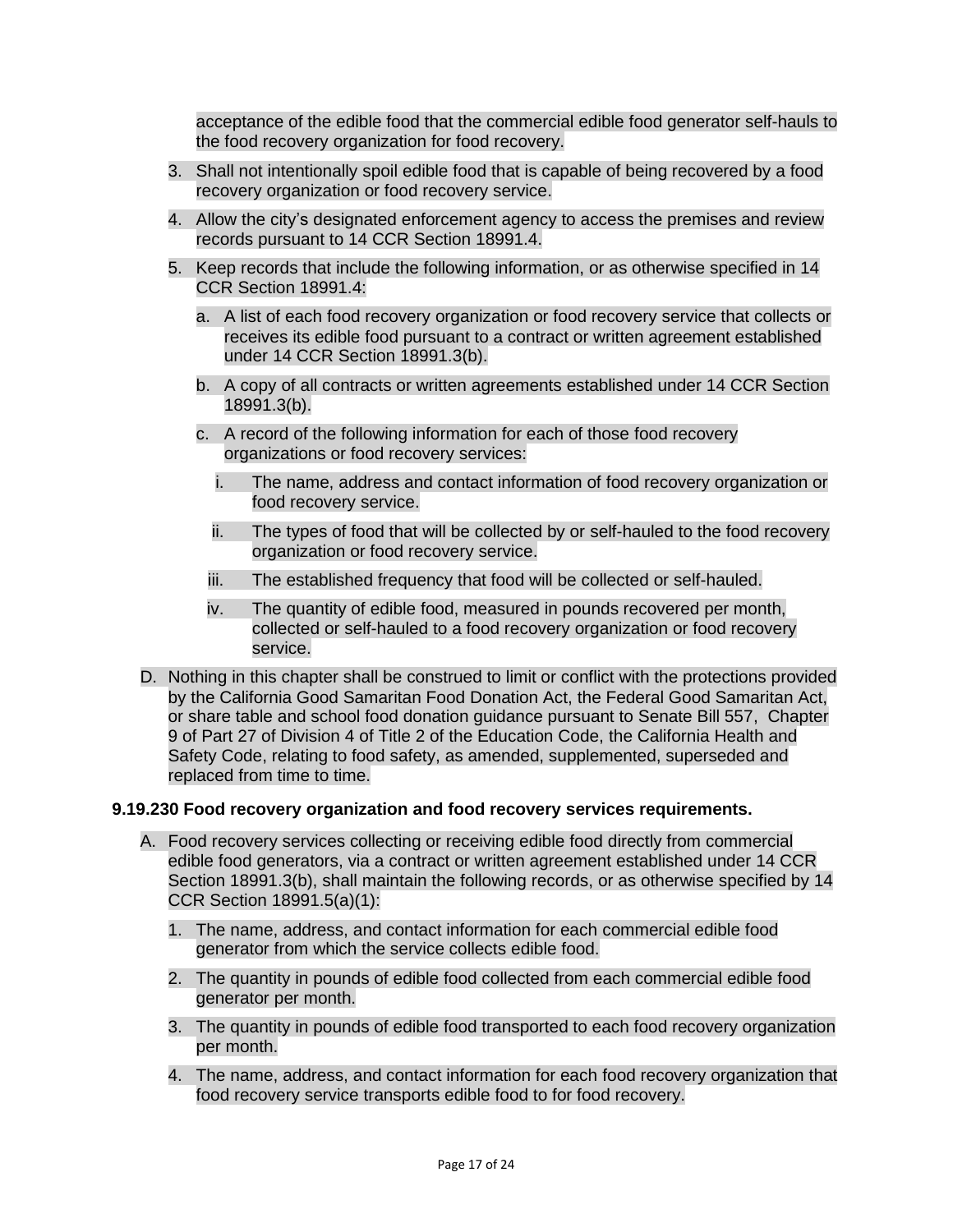- B. Food recovery organizations collecting or receiving edible food directly from commercial edible food generators, via a contract or written agreement established under 14 CCR Section 18991.3(b), shall maintain the following records, or as otherwise specified by 14 CCR Section 18991.5(a)(2):
	- 1. The name, address, and contact information for each commercial edible food generator from which the organization receives edible food.
	- 2. The quantity in pounds of edible food received from each commercial edible food generator per month.
	- 3. The name, address, and contact information for each food recovery service that the organization receives edible food from for food recovery.
- C. Food recovery organizations and food recovery services that have their primary address physically located in the city and contract with or have written agreements with one or more commercial edible food generators pursuant to 14 CCR Section 18991.3(b) shall annually report to the city the total pounds of edible food recovered in the previous calendar year from the tier one and tier two commercial edible food generators they have established a contract or written agreement with pursuant to 14 CCR Section 18991.3(b) no later than April 1.
- D. In order to support edible food recovery capacity planning assessments or other studies conducted by the county, city, or designated entity, food recovery services and food recovery organizations operating in the city shall provide information and consultation to the city, upon request, regarding existing, or proposed new or expanded, food recovery capacity that could be accessed by the city and commercial edible food generators. A food recovery service or food recovery organization contacted by the city shall respond to such request for information within 60 days unless a shorter timeframe is otherwise specified by the city.

# **Article IV. License or Contract**

#### **9.19.240 Contract.**

The city may after a duly noticed public hearing, with or without having invited bids therefor, enter a contract, including an exclusive franchise agreement, with any responsible person, firm or corporation for the collection, removal or disposal of solid waste accumulated within the city. Such authorized person, firm or corporation shall be the authorized collector for the collection, removal or disposal of solid waste accumulated within the city as set forth in this chapter. The term of the contract, rates of collection, and other provisions of the contract shall be as provided by resolution of the governing body of the city. Where such a contract has heretofore been or hereafter is entered into between the city and a contractor for the collection, removal and disposal of solid waste, and the contractor shall have satisfactorily performed such contract, the city may, after a duly noticed public hearing, without inviting bids or proposals therefor, either prior to or after the expiration of such contract, extend or renew the same for such a period and on such terms and conditions as the city shall provide by resolution. The contractor shall be known as the authorized collector.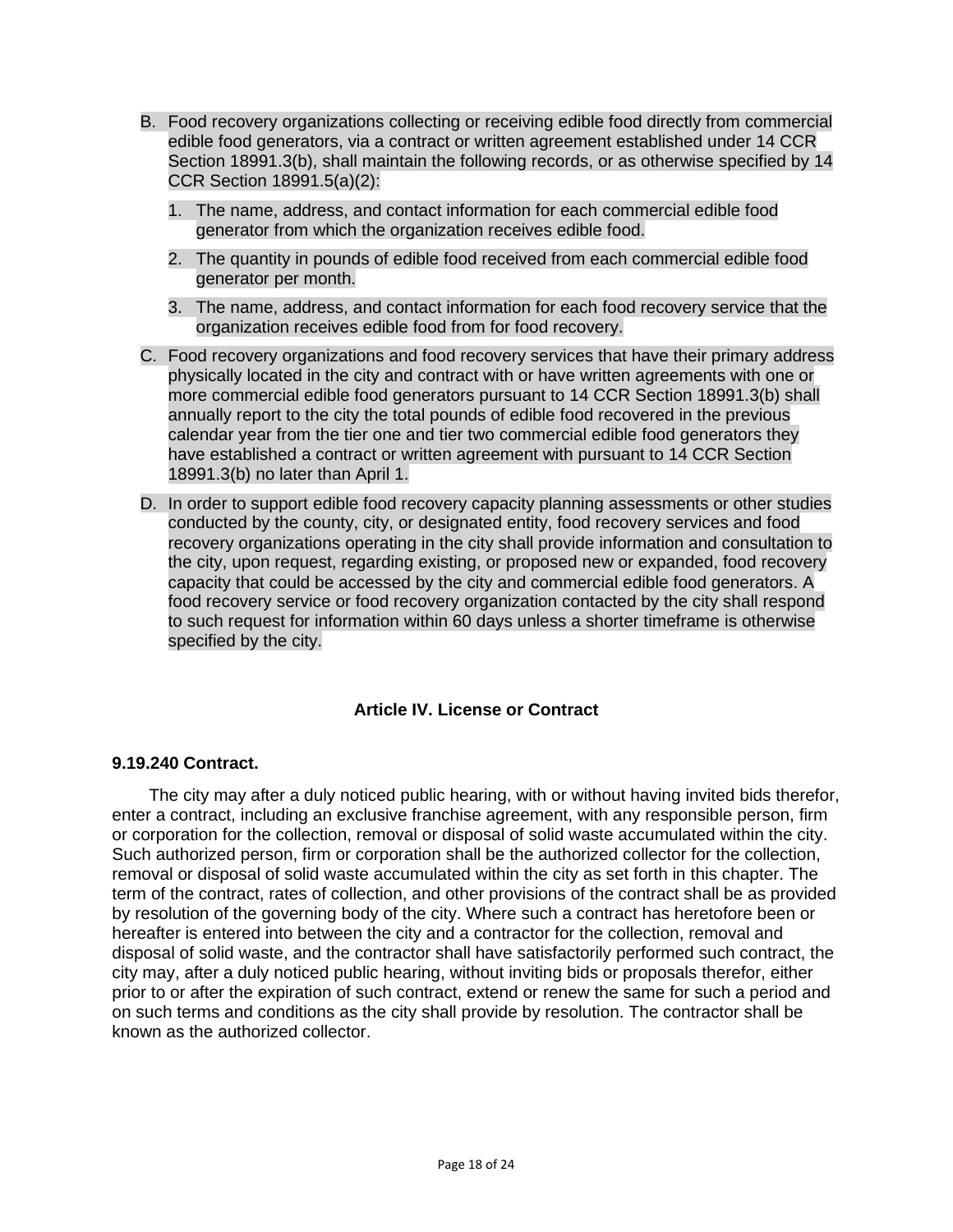# **9.19.250 Service.**

- A. Unless otherwise authorized by the city, the authorized collector must provide solid waste collection service in accordance with section 9.19.320 to all persons situated within the areas specified in such contract, provided payment for such service is made. The service shall be provided in a competent, efficient, clean and courteous manner.
- B. The use of recycling facilities and organic material processing facilities must comply with requirements set forth in section 9.19.310; and use of such facilities must be approved, in writing, by the city manager.
- C. The city may designate one or more intermediary transfer or processing stations of its choice and direct any authorized collector to deposit collected recyclable material, organic materials, and/or solid waste in said facility.

#### **9.19.260 Minimum provisions.**

The provisions of this chapter shall be the minimum requirements for the protection of the public health, safety, convenience and general welfare.

#### **9.19.270 Authorized collector.**

The authorized collector, in accordance with this chapter, shall be considered as and shall be an independent contractor and shall be responsible to the city for the result of the work to be done, but shall act under their own directions as to the manner of performing the work; and shall keep themself and all of their employees insured under California's worker's compensation insurance requirements, and shall be insured against public liability and property damage, to be not less than twenty million dollars (\$20,000,000) plus any additional coverage required from time to time by the city (including all such liability for use or operation of motor vehicles used in the performance of work hereunder). Evidence of such insurance shall be filed with the city listing the city as additional insured.

### **9.19.280 Exclusive right.**

The award of a contract hereunder shall grant the authorized collector during the term of the contract the exclusive right to collect, transport and dispose of all solid waste collected within the city except as otherwise expressly provided in this chapter; provided further, however, that debris box service for construction and temporary cleanup purposes may be provided by persons other than the authorized collector.

#### **9.19.290 Performance bonds.**

The person or entity to whom such contract shall be awarded shall file with the city a bond for the faithful performance of the contract in the sum of one hundred thousand dollars (\$100,000.00). The bond shall be immediately paid to the city upon determination, as provided in Section 9.19.350 hereof, that the authorized collector has failed to fully perform in a competent, efficient, clean and courteous manner all of the services provided by this chapter or the contract between the city and the authorized collector. In lieu of a performance bond the authorized collector may furnish alternate financial security approved by the finance director and city attorney.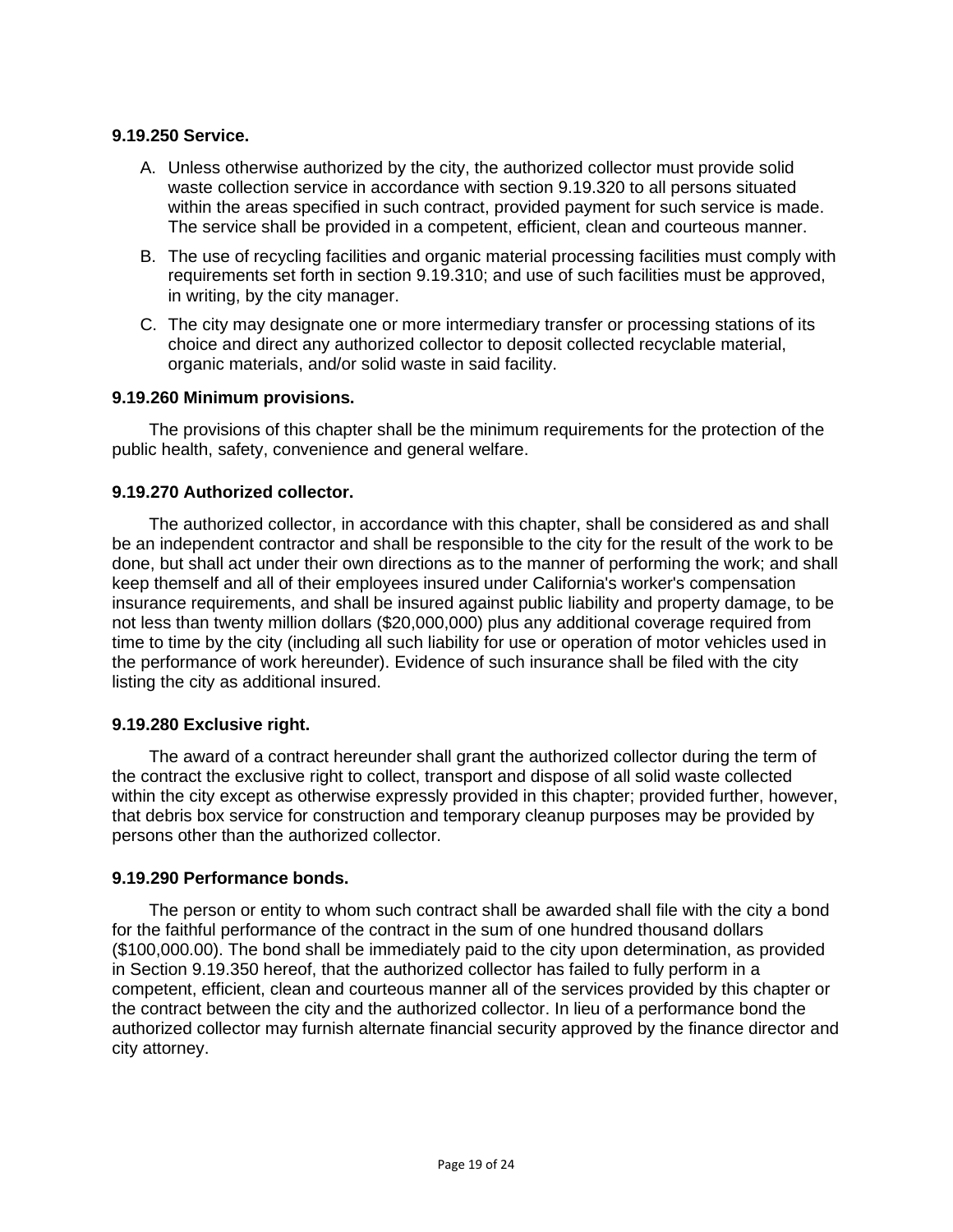### **9.19.300 Exceptions.**

With the exception that the sanitary requirements of this chapter must be complied with, the provisions hereof shall not apply to persons collecting dead animals, bones or meat scraps for tallow plants or medical wastes.

# **Article V. Responsibilities of Authorized Collector**

### **9.19.310 Regulations.**

- A. Except as otherwise permitted by this chapter, and except for self-hauling which is not in lieu of regular weekly service, it is unlawful for any person to collect or carry solid waste through the streets of the city without first having entered a contract or obtained a permit from the city to do so.
- B. The authorized collector shall not permit any solid waste to fall or remain on any public street or private premises in the city, shall close all gates used by it in collection service, and shall operate as quietly as the circumstances allow.
- C. Collection and transportation equipment shall be maintained and utilized consistent with CCR, Sections 17341 through 17345.
- D. The authorized collector shall further abide by all applicable laws and the regulations and orders of the county health department or officer, and ordinances and general regulations of the city, now or hereafter adopted.

#### **9.19.320 Periodic service.**

Unless otherwise authorized by the city or by state law, the collector shall provide not less than weekly service to each owner, resident or tenant within the city. The authorized collector may terminate service to any owner, resident or tenant for nonpayment of the established rates if not fully paid for a period of two (2) months from and after the date such payment is due. Prior to termination of such service, the authorized collector shall notify the city and customer, in writing, of the proposed date of termination and the reason therefor. Such notice shall be given by the authorized collector to the city no less than ten days prior to the date of termination of service. The customer may request temporary suspension of service if the premises are to be vacated for a reasonable period, to be not less than two (2) weeks and to occur no more than three (3) times in a one (1) year period. The customer is also required to provide the authorized collector with a resumption date for service.

#### **9.19.330 Liability.**

The authorized collector and the city shall be exempt from responsibility and liability for tampering or misuse of any items left at curbside for collection and/or recycling should spillage or other mishap occur prior to possession by the authorized collector. Once the authorized collector takes possession of the solid waste, the authorized collector then assumes responsibility and liability.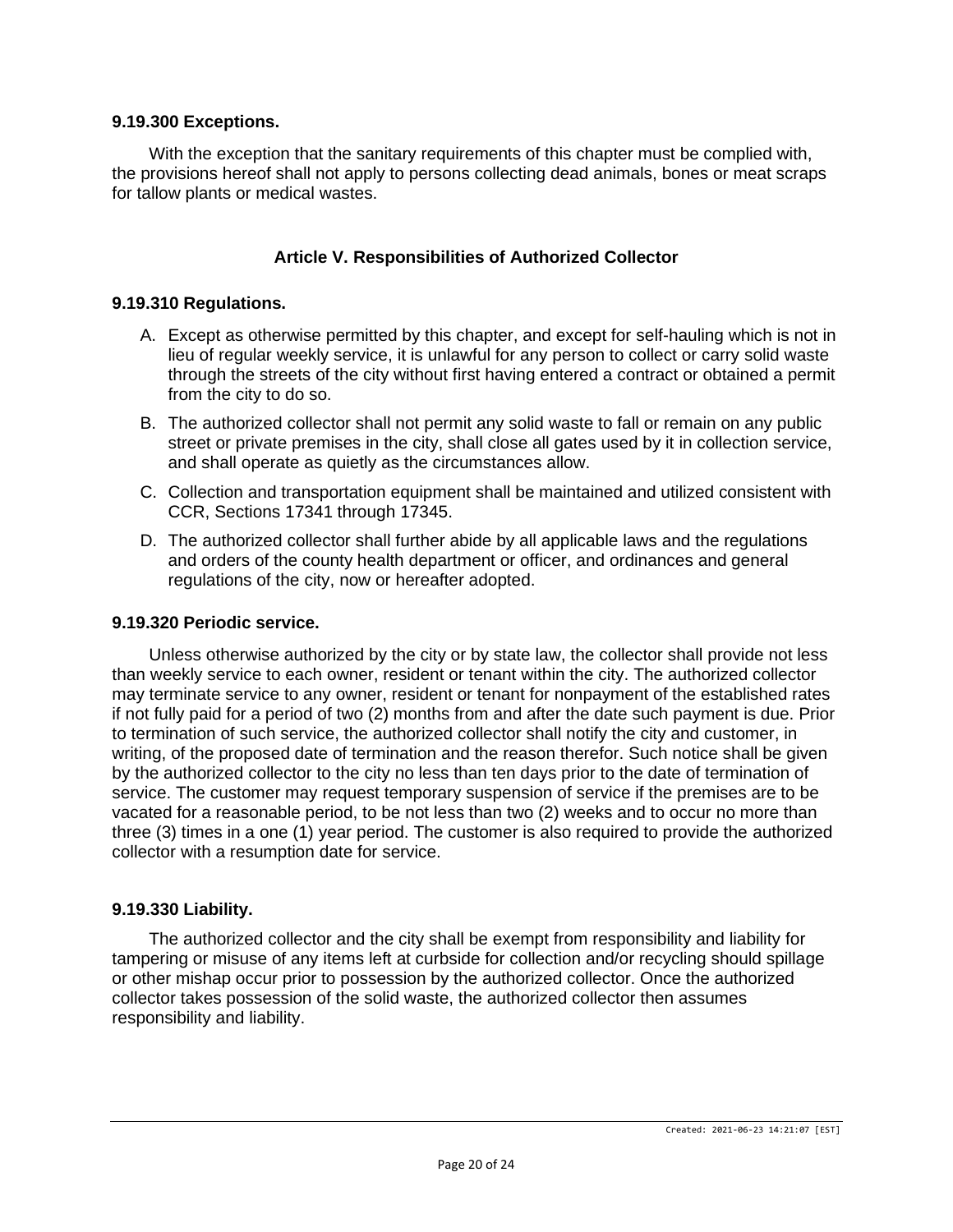### **9.19.340 Assignment.**

Neither the collection contract nor any part thereof shall be assigned, either voluntarily or by operation of law, except upon the consent expressed by a resolution of the city.

### **9.19.350 Termination.**

If the authorized collector refuses or neglects to comply with the terms of the contract or of any laws, ordinances or regulations above referred to, for a period of thirty (30) days after being notified in writing to do so by the legislative body of the city, then, after a hearing upon not less than ten (10) days' written notice to the authorized collector, the city shall be entitled to terminate the contract.

# **Article VI. Rates**

### **9.19.360 Charge for service.**

A charge shall be collected by the authorized collector at maximum rates to be established between the city and the authorized collector, the rates to be subject to change upon approval of an agreement between the city and the authorized collector. The property owner is responsible for all charges for solid waste removal, including recyclable materials. The rates shall provide to the authorized collector a fair and reasonable compensation and return.

### **9.19.370 Payment of rates.**

It is unlawful for any person to refuse to pay the rates fixed for the collection of solid waste. Nonpayment may result in cessation of service, a violation punishable by law, and/or a lien against the property. It is unlawful for any person to dispose of solid waste, from premises owned, occupied or leased by them, other than by and through the authorized collector, except as provided in this chapter.

#### **9.19.380 Disputed rates.**

In any case where a dispute shall arise as to the rate or amount to be paid to the authorized collector, the city shall have the power of final determination of such dispute, and both the authorized collector and the owner, resident or tenant shall be bound thereby. In no event shall the city be obligated in any way to the authorized collector or any owner, resident or tenant for the collection of disputed accounts.

# **Article VII. Inspections and Enforcement**

#### **9.19.390 Inspections.**

A. The city manager, authorized collector, or designee is authorized to conduct any inspections, remote monitoring, or other investigations as reasonably necessary to further the goals of this chapter, subject to the provisions of the authorized collector's franchise agreement and applicable laws. This may include inspections and investigations, at random or otherwise, of any collection container, collection vehicle load, or transfer, processing, or disposal facility to confirm compliance with this chapter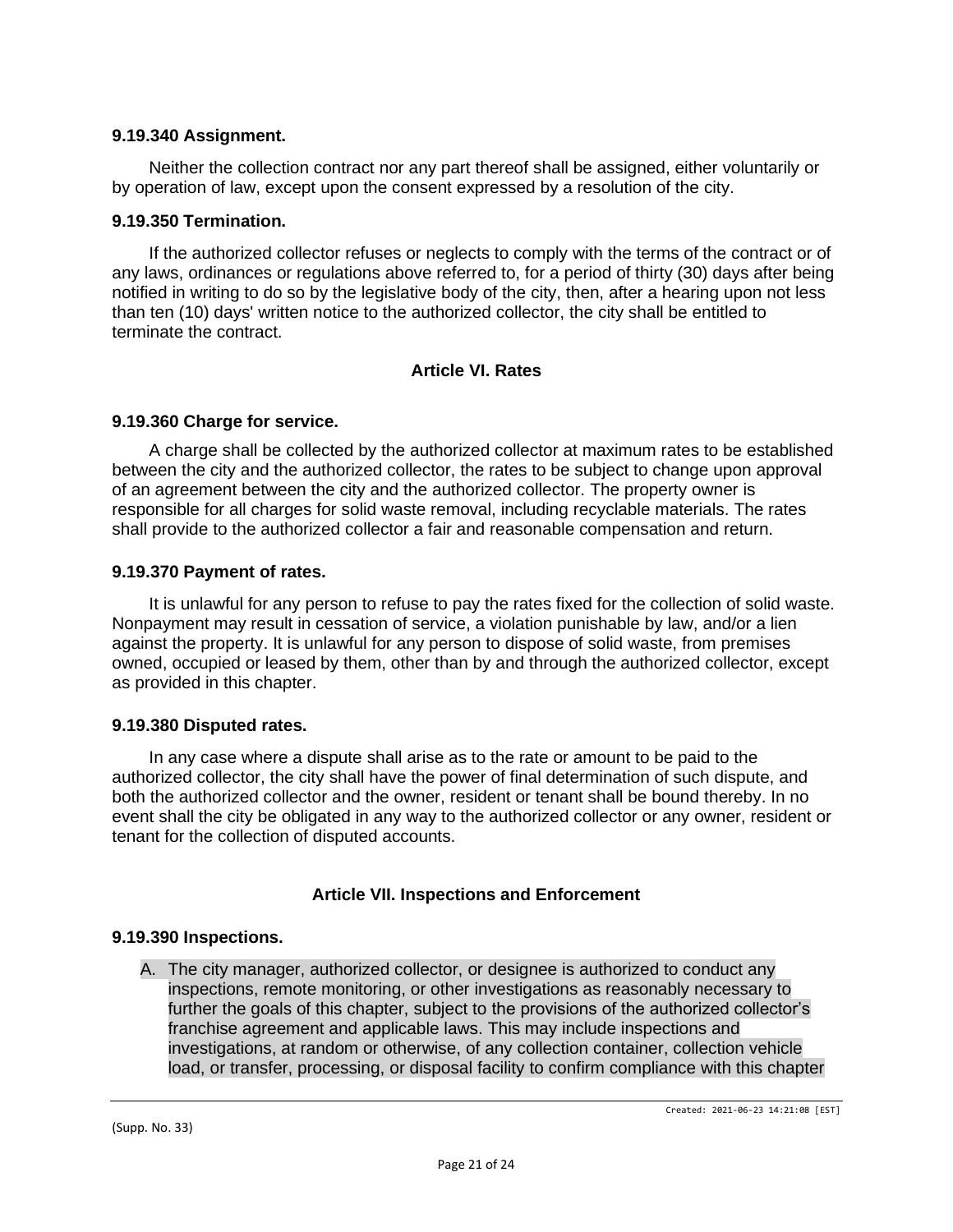and the provisions of the franchise agreement, subject to applicable laws. This section does not allow entry in a private residential dwelling unit for inspection. For the purposes of inspecting collection containers for compliance, the city manager or authorized collector may conduct container inspections for prohibited container contaminants using remote monitoring, and generators shall accommodate and cooperate with the remote monitoring.

- B. A person subject to the requirements of this chapter shall provide or arrange for access during all inspections (with the exception of the interior of a private residential dwelling unit) and shall cooperate with the city manager, authorized collector or designee during such inspections and investigations. Such inspections and investigations may include confirmation of proper placement of materials in collection containers, inspection of edible food recovery activities, review of required records, or other verification or inspection to confirm compliance with any other requirement of this chapter. Failure to provide or arrange for: (i) access to the premises; (ii) installation and operation of remote monitoring equipment, if a remote monitoring program is adopted; or (iii) access to records for any inspection or investigation is a violation of this chapter and may result in penalties.
- C. Any records obtained by the city manager, authorized collector, or designee, during inspections, investigations, remote monitoring and other reviews shall be subject to the requirements and applicable disclosure exemptions of the California Public Records Act as set forth in Government Code Section 6250 et seq.
- D. The city, authorized collector or designee shall accept written complaints from persons regarding an entity that may be potentially non-compliant with this chapter.

# **9.19.400 Violation—Penalty.**

- A. Any violation of this chapter may be enforced either as an infraction or as a misdemeanor, or by any remedy available to the city under this code, or under state law.
- B. Enforcement actions under this chapter may include issuance of an administrative citation and assessment of a fine. The city's procedures on imposition of administrative citations and fines as contained in chapter 1 shall govern the imposition, enforcement, collection, and review of administrative citations and fines issued to enforce this chapter and any rule or regulation adopted pursuant to this chapter. Any section of this chapter may be enforced by the city of San Rafael or, if agreed to, by its designated enforcement agency.
- C. A violation may be punishable by:
	- 1. A fine not exceeding one hundred dollars for a first violation;
	- 2. A fine not exceeding two hundred dollars for a second violation of the same provision of this code within any twelve consecutive month period;
	- 3. A fine not exceeding five hundred dollars for each additional violation of the same provision of this code within any twelve consecutive-month period. Any citation issued after the issuance of a third citation or violation of the same provision of this code within any twelve consecutive-month period may be charged as a misdemeanor pursuant to the provisions of chapter 1.
- D. Other remedies allowed by law may be used, including civil action. The city may pursue civil actions in the California courts to seek recovery of unpaid administrative citations, and fines. The city may choose to delay court action until such time as a sufficiently large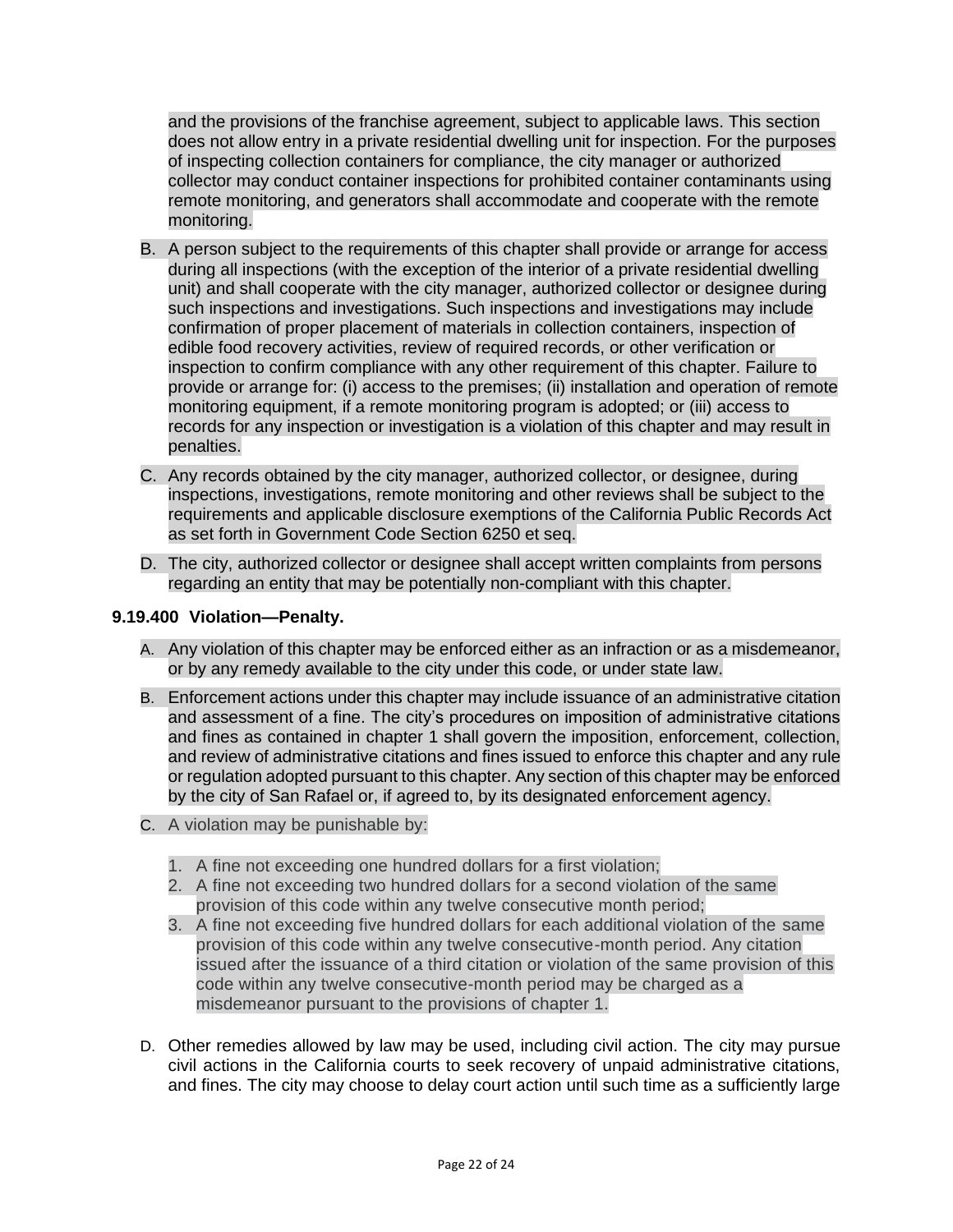number of violations, or cumulative size of violations exist such that court action is a reasonable use of city staff and resources.

### **9.19.410 Damages.**

In any civil action by an authorized collector against a person alleged to have violated Public Resources Code, Section 41950, the court may either allow trebled damages, as measured by the value of the material removed, or award a civil penalty of not more than one thousand dollars (\$1,000.00), whichever is greater, for each unauthorized removal, against the unauthorized person removing the recyclable material.

# **DIVISION 2. CEQA**

The City Council finds that this Ordinance is exempt from the California Environmental Quality Act ("CEQA") pursuant to State CEQA Guidelines Sections 15061(b)(3) and 15308 on the grounds that it can be seen with certainty that the enhanced solid waste regulations, as provided for in this Ordinance will not have a significant effect on the environment and that the new requirements, which strengthen requirements for the handling of solid waste, represent actions by a regulatory agency (the City) for the protection of the environment.

### **DIVISION 3. SEVERABILITY**

If any section, subsection, sentence, clause, or phrase of this Ordinance is for any reason held to be invalid, such decision shall not affect the validity of the remaining portions of this Ordinance. The Council hereby declares that it would have adopted the Ordinance and each section, subsection, sentence, clause, or phrase thereof, irrespective of the fact that any one or more section, subsection, sentence, clause, or phrase be declared invalid.

# **DIVISION 4. PUBLICATION; EFFECTIVE DATE**

A summary of this ordinance shall be published and a certified copy of the full text of this Ordinance shall be posted in the office of the City Clerk at least five (5) days prior to the Council meeting at which it is adopted.

This ordinance shall be in full force and effect thirty (30) days after its final passage, and the summary of this ordinance shall be published within fifteen (15) days after the adoption, together with the names of those Councilmembers voting for or against same, in the Marin Independent Journal, a newspaper of general circulation published and circulated in the City of San Rafael, County of Marin, State of California.

Within fifteen (15) days after adoption, the City Clerk shall also post in the office of the City Clerk, a certified copy of the full text of this ordinance along with the names of those Councilmembers voting for or against the ordinance.

KATE COLIN, Mayor

\_\_\_\_\_\_\_\_\_\_\_\_\_\_\_\_\_\_\_\_\_

ATTEST:

LINDSAY LARA, City Clerk

\_\_\_\_\_\_\_\_\_\_\_\_\_\_\_\_\_\_\_\_\_\_\_\_\_\_